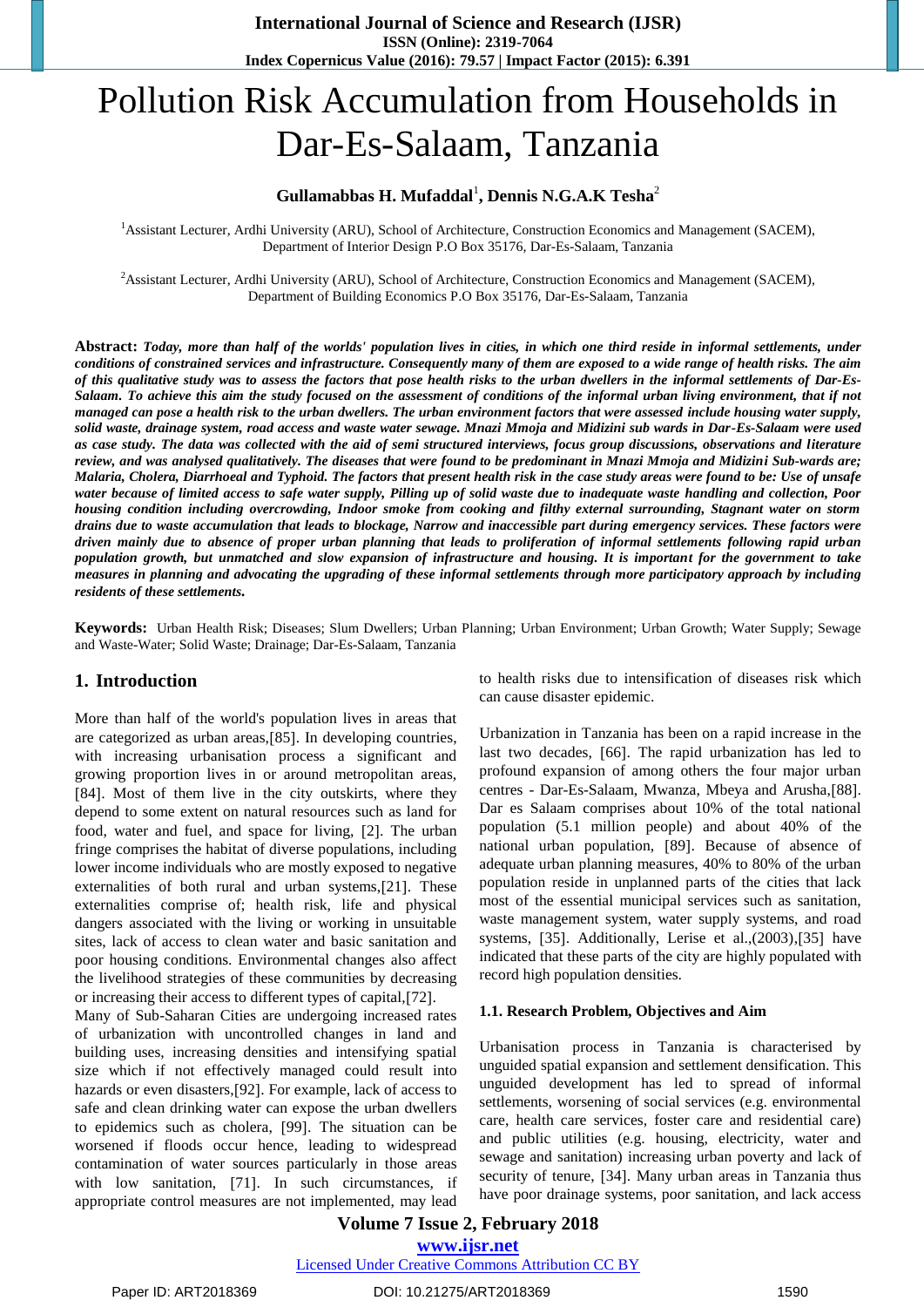roads, poor housing condition and deteriorating environmental qualities. Consequently, people residing in these urban areas are exposed to a wide range of risks, [34]. It is therefore, important that the exact sources of health risk factors are understood to aid the policy intervention to control, and prevent the occurrence of disasters.

Therefore, this study attempts to assess the health risks that can affect people living in an urban environment; analyse the factors that contribute to the health risks; and discuss possible measures/interventions that can be adopted to address the problem. This is achieved by ensuring that the existing situation is addressed and worked out, through questions like:- What kind of health risks are households in urban areas exposed to?, and What are the strategies used by the urban households living in these informal settlement to avoid health risk accumulation. The outcome of this research will bring to the fore, the health risks to which people are exposed to, their causes and recommended interventions to reduce impact. This information can serve as a good basis from which the government can design, and implement policies to increase preparedness, to prevent or adapt to various urban health risks- consequently, provide a good living and working environment for all groups of urban dwellers.

# **2. Literature Review**

The literature review gives a clear understanding on how common infrastructure like; housing, water supply, sanitation and sewage, solid waste and transport systems, can affect urban environment and contribute to accumulation of health risks. It begins by giving a brief understanding of terminologies like; Urban Health, Urban Growth, Urban Planning, and the in-depth description on the Urban Environment.

#### **2.1. Urban Health**

Galea et al.,(2005),[14], defines Urban Health as the study of the health of urban population. According to Galea et al., $(2005)$ , $[14]$ , the urban health can focus on the health of the whole urban population or a segment of the population. Urban growth, urban planning and urban environment in general, [24], are important factors that can affect the health status of the urban population in a particular urban region. For instance, a rapid urban growth in absence of proper planning can result in adverse impacts on the urban environment (i.e. housing, landscape, sanitation, water supply, air and other infrastructure), [62].

# **2.2. Urban Growth**

Urban growth is a rapid process in most parts of the world, [5]. However, the rate of urbanization varies from region to region and between various cities in a country. The rapid urbanization is drawing large population from rural areas to cities,<sup>[8]</sup> and this trend is expected to continue into the future, [58] which in turn will accelerate rural urban migration. The rural urban migration is often economically driven as people strive to move to areas where they can

secure jobs and get access to basic infrastructure (schools, health clinics, workplaces and communication networks),[23]. Most cities in the developing world are growing rapidly leading to high population densities as well as expansion into the city's outskirts,[9]. The crossroads and market towns rapidly convert into urban centres, [8].

Thus despite that formally all big cities were situated in developed countries, (Vitousek et al., 1997), [91] reports that; nowadays most of the large cities (10 million inhabitants) are located in the developing world, [42]. Thus the rate of urban growth in most developing countries is fast and rising steadily,  $[10]$ , $[77]$ , $[42]$ . The rapid urbanization in the developing countries has been experienced particularly from the 1950s – in which period the urban population in developing countries has grown to 2 billion from approximately 300 million, [7].

The rate at which the urban infrastructures are developed and expanded in most developing countries is much slower than the rate of the urban population growth, $[102]$ . Thus the urban population in most of the developing countries far outweigh the available basic facilities such as roads, water supply, sewage facilities, education and healthcare facilities among others, [60]. Consequently, employment opportunities, conflict due to competition for the limited resources, as well as depletion of city budgets are among the impacts that can arise, [8]. Additionally, constrained infrastructure can lead to various adverse human health problems. According to Mavalankar et al.,(2009), [40] absence of sufficient infrastructure lowers the quality of services and can increase vulnerability of individual and the community to various health risks.

# **2.2. Urban Planning**

Urban Planning according to Kotchtitzky et al.,(2006),[28] is a multidisciplinary field that involves many experts for successful implementation. Urban planning is often conducted in order to enhance the wellbeing of the urban dwellers through a healthy environment that is clean and aesthetically suitable for living in. Urban planning is used to ensure that the community's requirements such as housing, healthcare infrastructure, water supply, natural resource utilization, transport and garbage collection are available in sufficient levels to meet the rapidly changing urban population, [28]. Because of the diversity of issues that need to be considered in the urban planning, besides the master plan, many other sectorial urban plans such as regulatory and incentive strategies, economic development plans, health programme plans and disaster preparedness plans, housing plans, [23] are often applied.

Through urban planning, the design of the built environment are well coordinated to ensure that the built infrastructures are suitably placed geographically and functionally, [44] in a manner that promotes sanitation, protection from accidents, fire hazards and access to basic public services. Through such planning the living standards rise and inequalities are minimized,[11]. In other words, proper planning will thus facilitate access to quality services for the urban

# **Volume 7 Issue 2, February 2018 [www.ijsr.net](../../IJSR%20Website/www.ijsr.net)** [Licensed Under Creative Commons Attribution CC BY](http://creativecommons.org/licenses/by/4.0/)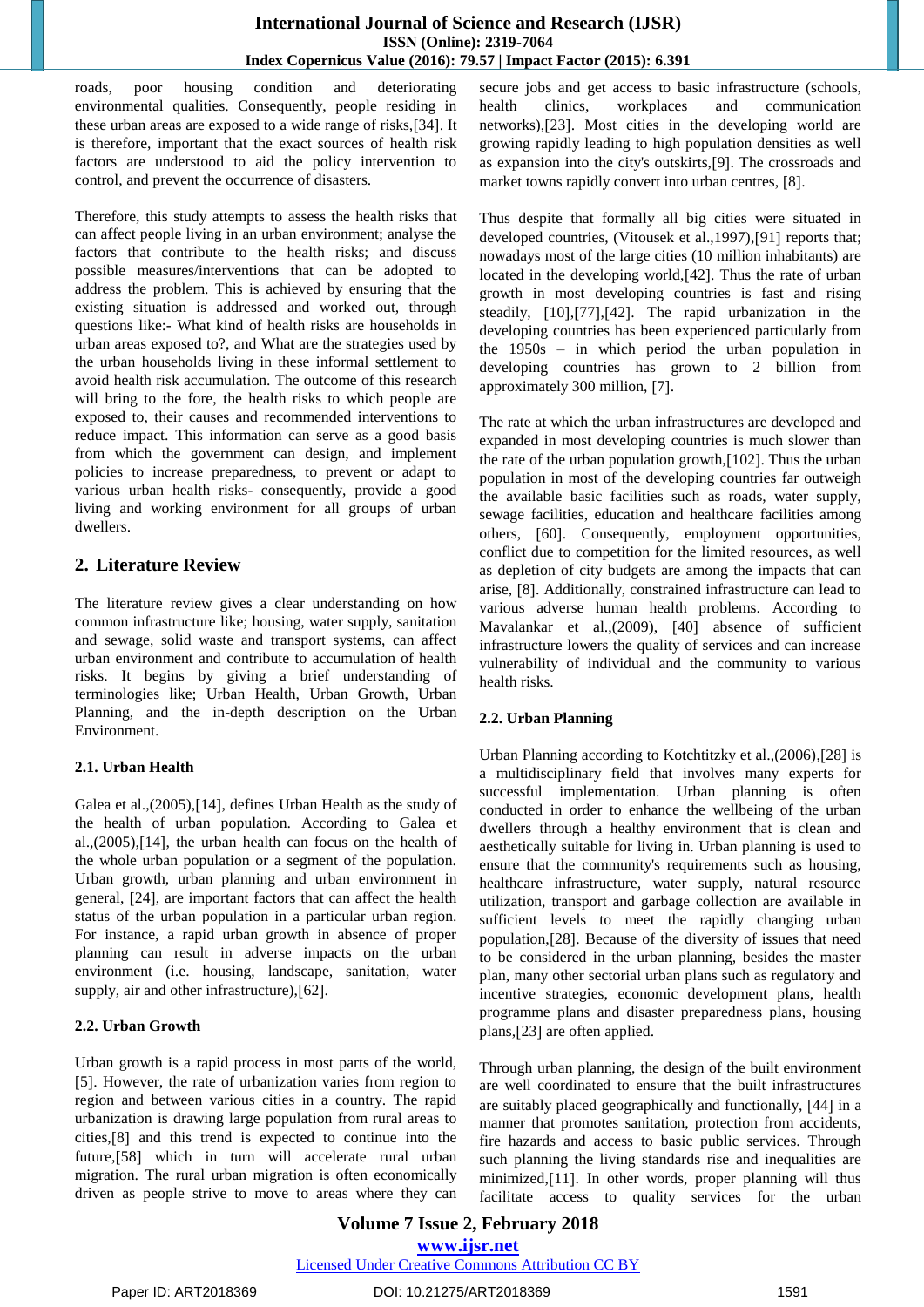population,[14] which in turn will promote a health urban living environment. But many countries around the world particularly the developing world either lack proper urban planning policies or the existing urban plans are not implemented satisfactorily,[78].

Consequently, informal settlements sprawl, the basic infrastructural development lags behind the rapidly increasing urban population, hence leaving most people without access to proper housing, clean water supply, sanitation and sewage system, roads, healthcare infrastructure among many other necessary services and infrastructures – all these adversely affect the urban living environment which exposes the dwellers to various health risks.

#### **2.3. The Urban Environment**

The urban environment is constituted of a complex mix of natural elements (e.g. air, water, land, climate, flora and fauna), built environment (buildings, infrastructure and urban open spaces) and other socio-economic activities. It can thus be said that it is the interaction of the natural, built and socioeconomic factors that will affect the kind of urban living environment. The kinds and state of infrastructure that is available often affects the natural environment, socioeconomic activities and the health of the urban population. The most common infrastructure that have been observed to have a major impact in this regard are; housing, water supply, sanitation and sewage, solid waste and transport systems, [68]. In the following sub-sections a literature review describing how these infrastructure can affect urban environment and contribute to accumulation of health risk is presented.

#### **2.3.1. Housing**

According to HREA, $(2011)$ , $[17]$ every human being has a right to adequate housing. "A*dequate housing is the housing that conforms to basic standards with regard to security of tenure, availability of services, materials, facilities, and infrastructure, affordability, habitability, accessibility, location, and cultural adequacy",* [17]. The aim is to ensure that everybody can access quality life, human dignity and promote good health (mental and physical health).

However, due to the rapid urban population growth coupled with unmatched housing and infrastructural development, a substantial percentage of urban dwellers are either homelessness or live in poor quality housing in informal settlements,[17]. The homeless lack access to regular and customary housing, $[74]$  – such people live and sleep in the open public areas (e.g. sidewalks, under bridges and public parks). According to the UN-Habitat, $(2010a)$ , $[82]$ , approximately 100 million people are homeless globally. According to UN-Habitat,(2003a),[75], one third of the urban dwellers globally live in informal settlements. However, according to UN-Habitat,(2003b),[76] the urban population that lives in slum areas globally is estimated at 1 Billion people. Both the urban homeless and the urban slum dwellers live in abject poverty and in an environment that often lack access to basic infrastructure and services (water, sanitation, sewage, security) in addition to being overcrowded, [57]. Such conditions expose the residents of these areas to diverse health risks such as water-borne disease, HIV/AIDS and respiratory, [41].

#### **2.3.2. Water**

Access to safe water supply is one of the basic fundamental human rights, [93], [94]. However, still a large global population (1.1 Billion) have no access to safe water supply sources, [93], [94]. Safe water is often accessed from water sources such as piped water (to dwelling, plot, yard or public tap), borehole, protected spring and rain water, [97]. The inadequate access to safe water can be attributed to many factors such as insufficient water management system, lack of sufficient finances and weak institutional capacity,[1]. Thus it must be acknowledged that clean water is a limited resource, [1] that is essential for a health population, [86]. Lack of access to adequate amount of safe water can adversely affect lives and livelihoods,[104]. In absence of safe water supply the urban dwellers become vulnerable to a wide-range of water-borne diseases, [95], [16].

#### **2.3.3. Sewage and Waste Water**

According to Smith, $(2002)$ , $[65]$ , many people  $(2.4 \text{ Billion})$ , world over have no access to right infrastructure for safe disposal of sewage and waste water. Thus in many parts of the world, particularly Africa, Latin America, Caribbean and Asia, a greater percentage of waste water and sewage are discharged to the environment without treatment,[93]. Such discharge exposes the population to a wide range of adverse health impacts through polluted drinking water, contamination of food, and contamination of bathing water. It can also create a suitable environment for various vectors such as flies and insects which in turn would lead to proliferation of vector-borne diseases,[94]. The most vulnerable to contracting the diseases are the children, and the elderly as well as those people whose immunity has been compromised by other diseases such as HIV/AIDS,[65].

#### **2.3.4. Solid Waste**

Because of the rapid increasing urban population, coupled with increase in industrialization and consumption, enormous quantities of solid wastes are generated globally, [79], [19]. The large quantity of solid waste that is generated is causing many problems in waste handling in low and middle income countries, [79]. The solid waste management is more pronounced in low-income neighbourhoods in both lowincome countries and in the large cities in middle-income countries,[19]. Uncollected solid waste can cause harmful environmental problems by blocking drainage systems and contaminating water sources,[19]. Poorly handled solid waste can also cause ground water pollution through leaching of chemical substances from hazardous waste in the disposal landfills,[19]. Consequently, it can be concluded that through the afore-mentioned pathways, poorly handled or undisposed solid waste can cause profound health risks to the urban population,[19].

#### **2.3.5. Accessibility**

Easy accessibility to basic needs (water supply, energy and food), social welfare (health and education), and economic welfare (trade and industry) is essential in quality living,

#### **Volume 7 Issue 2, February 2018 [www.ijsr.net](../../IJSR%20Website/www.ijsr.net)**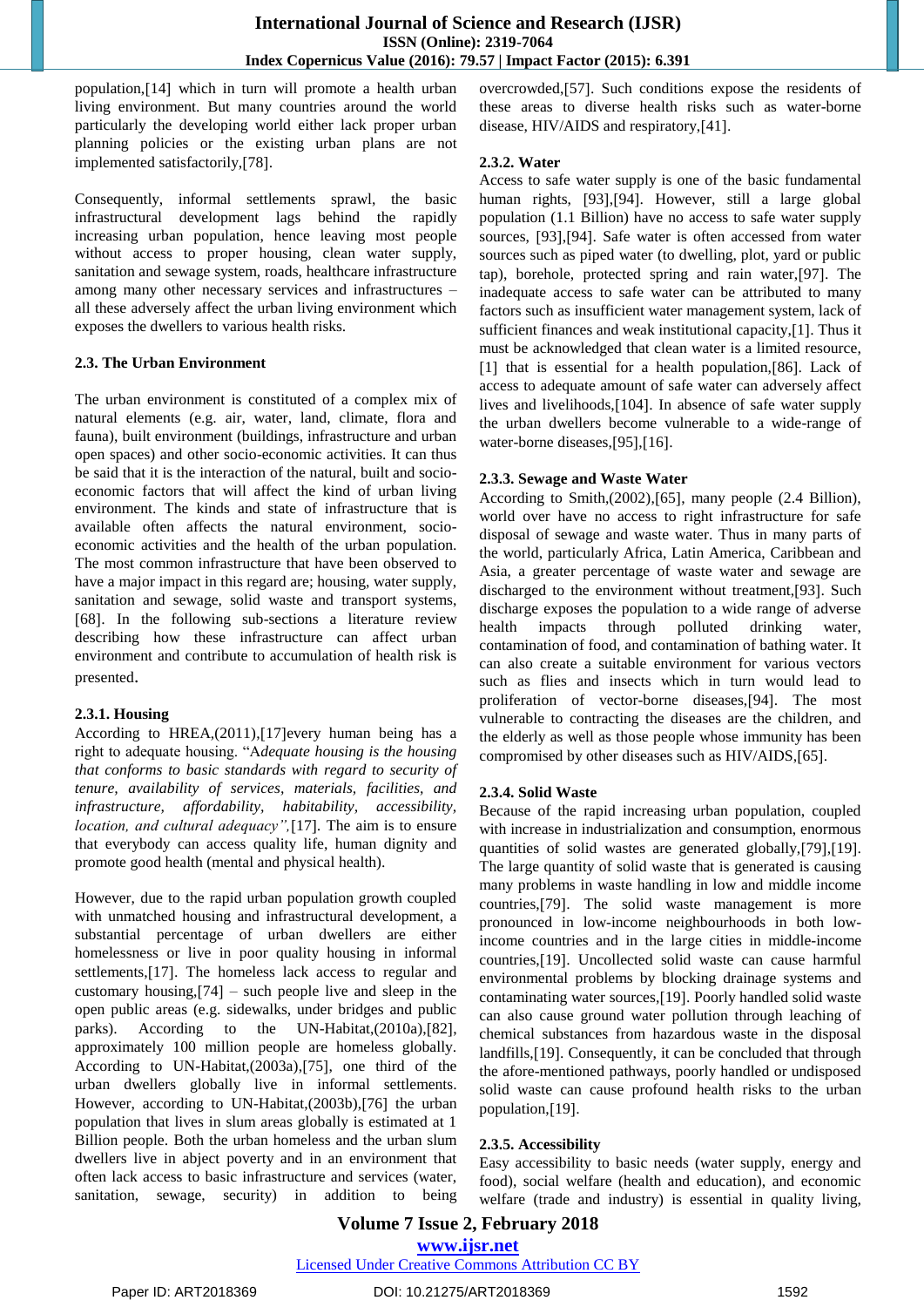[20], [83]. Accessibility is therefore determined by the location of the above-referred infrastructure and services in relation to where people live,  $[20]$ . Thus to enhance access for instance to basic needs, the health care facilities and schools need to be located close to the residential areas or an affordable, reliable and quality means of transport e.g. road or rail be available for easy commuting. But in many developing countries most of the above-mentioned infrastructure is limited and unreliable particularly in informal settlements and slum areas. Depending on what kinds of infrastructure that are constrained, there would be a risk of adverse health impacts – for instance lack of access to safe water supply may result in proliferation of water-borne diseases.

# **3. Methodology**

The methodology used in this qualitative study was case study and survey methodology, with the research design being descriptive, in which interviews, focus group discussions, literature review, questionnaire and field observations, were used. Descriptive design was used to make a detailed assessment of the health risks that can affect people living in an urban environment. As identified by Mugenda & Mugenda,(1999), and Kothari,(2004),[45],[29]; descriptive research is a process of collecting data in order to test hypothesis or to answer questions concerning the current status of subjects in the study.

#### **3.1. Data Collection**

In this study, the data collect both secondary and primary data, in which data were collected from both primary and secondary data sources, that included; books, reports, journal, internet publications, academic articles, field work observation and interviews. The data collected was analysed qualitatively. For the secondary data; the literature was reviewed to gives a clear understanding on how common infrastructure like; housing, water supply, sanitation and sewage, solid waste and transport systems, can affect urban environment and contribute to accumulation of health risks. This was achieved by reviewing several documents containing information on health risks, health policies, legislations, regularization, informal settlement and research studies. Furthermore, the data collection was also achieved gathering both spatial and non-spatial data from central and local government authority. The spatial data include: *Topo*images, area boundary, ward administrative boundaries and sub-wards and blocks, while the non-spatial data include the health risk survey, the regulations applicable to the households.

The primary data, was collected from the field conducted in Mnazi Mmoja and Midizini of Manzese in Dar-Es-salaam, Tanzania, through; interviews, focus group discussions and field observations. Semi-structured interview technique was employed, in collecting data from various actors and stakeholders that were directly or indirectly working or were affected by the urban health risks in Mnazi Mmoja and Midizini. These included dwellers, business men/women and local authority, area clinics. Semi-structured interview were

used for varied reasons, the study was carefully being done to avoid researcher's influences in opinions of the respondents. At the same time the researcher was in control of the main domain of the research. Due to the nature of health risk management in Manzese area, the views and practices of the interviewees might not be lucid to the researchers, and for this reason questionnaires were used to supplement the semistructured interview method and focus group discussions. The questionnaires serve to sample opinion on various health risks and help to fill the information gap where the interviewee will not grant the interview.

Moreover, the interviews covered four main areas like;*—* the type of health risks, factors contributing to the causes of health risks, the investigation on local strategies taken against factors causing health risk, and the investigation on the effectiveness of the local strategies and how can it be improved. The respondents interviewed were selected from various levels and occupation. The interviewed respondents were from household residents, academia, central government, local authority, Ward level, Sub ward level, and Ward clinics. The aim for interviewing people from various level was to acquire a clear image of the health risk situation. The household respondents were purposively (randomly) selected in both Mnazi Mmoja and Midizini area during the field visit. The respondents from academia were from Ardhi University, who have previously worked on the same area, and on the similar issues. Health officers and planners were interviewed at government, local authority and ward level. Respondents at sub ward level were mainly area ten cell unit leaders and local authority officer. The respondents interviewed were as per the summary in Table #3.01 below.

Additionally, the field observation, was one of the most significant ways to collect data from the field. Observations were conducted by physically visiting the field and assessing the condition of different infrastructures (water source, road access, housing, solid waste, waste water, and drainage) and situations where major health risks are found. The observations aimed at supplementing the information from the respondents, in which photographing was done for further understanding of the infrastructure condition. While assessing the infrastructure condition and situations where health risks are predominant, results from observation was further used to analyse information gathered from the respondents.

Again, during data collection, information was gathered from the field using three different focus group discussion (FGD) within the case study area, by purposively selecting a set of participants for discussing issues and concerns relating to the health risks that can affect people living in an urban environment. Each focus group were having member from various levels (households, local authority and municipal level) with a total of fifteen(15) members in each focus group. Lists of key themes were drawn up to discuss the condition of the infrastructure, $[31]$ . The focus group discussion was very effective, and it created a friendly atmosphere for the respondents where it was easy to convey the information,  $[12]$ . For this particular study it was important to conduct focus group discussion, as it was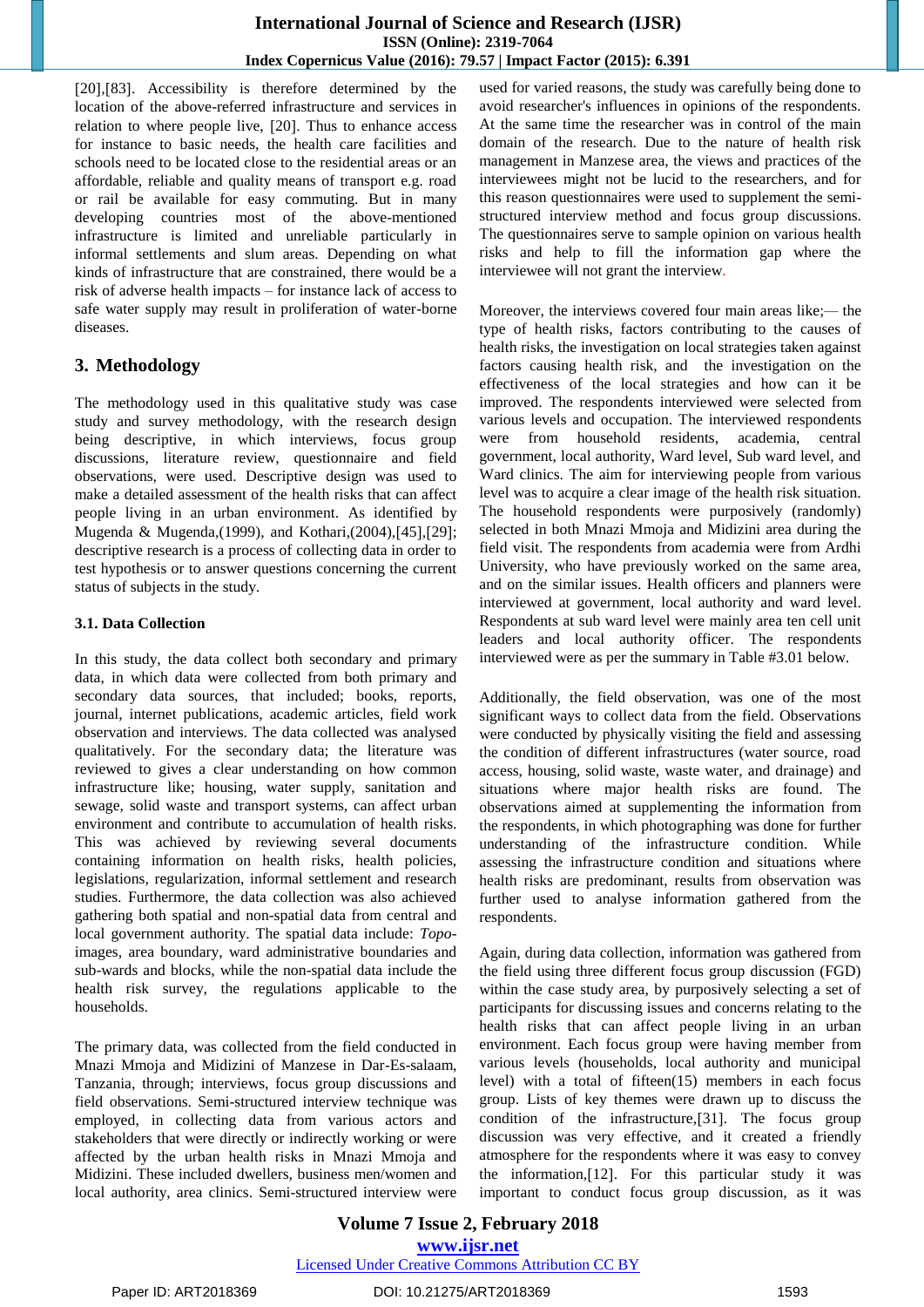observed that respondent in the study area responded more when in group. The main aspects discussed with the focus group were the current infrastructure condition, the health risks posed and diseases involved. In order to keep the discussions on the right path and at the same time allowing respondents to talk freely and spontaneously, a discussion guide was employed to guide the sessions.

| Table 3.01: Summary of the respondents and interviews   |
|---------------------------------------------------------|
| conducted during the fieldwork, Source: Authors, (2017) |

| SN <sub></sub>   | Interviewee's             | Interviewed Person's          | Number of          |
|------------------|---------------------------|-------------------------------|--------------------|
|                  | <i>Institutions</i>       | Position                      | Persons            |
|                  |                           |                               | <b>Interviewed</b> |
| 1.               | Mnazi Mmoja and           | $\checkmark$ Households       | 30                 |
|                  | Midizini Sub ward         |                               |                    |
| 2.               | Academia (Ardhi           | $\checkmark$ Researchers      | $\overline{2}$     |
|                  | University)               | $\checkmark$ Lecturer         | $\overline{c}$     |
| 3.               | <b>Central Government</b> | $\checkmark$ DSM Health       | 1                  |
|                  | Ministry of Health        | Officer                       |                    |
|                  | (MoH)                     | $\checkmark$ Planning Officer | 1                  |
|                  | Ministry of Lands,        |                               |                    |
|                  | Housing, and              |                               |                    |
|                  | <b>Human Settlements</b>  |                               |                    |
|                  | Developments              |                               |                    |
|                  | (MLHHSD)                  |                               |                    |
| $\overline{4}$ . | <b>Local Government</b>   | $\checkmark$ DSM Planner      | 1                  |
|                  | • Dar-Es-Salaam City      | $\checkmark$ DSM Health       | 1                  |
|                  | Council                   | Officer                       |                    |
|                  | ■ Kinondoni               | $\checkmark$ Kinondoni        | 1                  |
|                  | Municipal Council         | <b>Municipal Planner</b>      |                    |
|                  |                           | $\checkmark$ Kinondoni        |                    |
|                  |                           | Municipal Health              | 1                  |
|                  |                           | Officer                       |                    |
| 5.               | At Ward Level             | $\checkmark$ Manzese Ward     | 1                  |
|                  |                           | <b>Executive Officer</b>      |                    |
|                  |                           | $\checkmark$ Health Officer   | 1                  |
| б.               | At Sub-ward Level         | $\checkmark$ Ten Cell Unit    | $\mathfrak{D}$     |
|                  |                           | Leader                        |                    |
|                  |                           | ✔ Local Authority             | $\overline{c}$     |
|                  |                           | Officer                       |                    |
| 7.               | Area Clinic Level         | $\checkmark$ Medical Doctor   | 1                  |
|                  |                           | √ Medical Assistant           | 1                  |
|                  | <b>TOTAL</b>              | 48                            |                    |

Moreover, for the sake of this study the snowballing sampling technique was used to collect data from households living within the case study area. This sampling technique is useful if the researcher knows little about the group or neighbourhood he/she wishes to study, as it needs only to make contact with a few individuals, who can then direct you to the other members of the group. Additionally, a preliminary investigation was conducted after gathering information from various literatures, research papers and learning from various sources (local people, government clerks and academia), in order learn more and decide on which settlement would fit for conducting the field study. Among the informal settlements visited were, Changanyikeni, Mlalakuwa(Survey), Tandale, Makongo Juu and Manzese. At the end, Manzese ward was selected as a case study area, basing on the principle stated by Nachmias,(1997) that; "selection of the study area must based on the information availability." Therefore, the following summary below in Table #3.01 and 3.02, were reasons for choosing Manzese as a case study area;*—*

**Table 3.02;** Summary for the criteria used to select the case study settlement/area

| SN. | Criteria                                                           |
|-----|--------------------------------------------------------------------|
| 1.  | Ward with old age due to nature of its establishment, and ease     |
|     | of access.                                                         |
| 2.  | The information richness of the case study area.                   |
| 3.  | The ward with both formal and informal housing development.        |
| 4.  | The ward with a mixed population covering those with lower,        |
|     | medium and higher earning, as well as the illiterate and literate. |
| 5.  | The areas were, many studies have been conducted before            |
| 6.  | The ward with saturated activities and population, and it is easy  |
|     | to get respondents for interviewing.                               |
|     | The area that has been existing for longer time.                   |

| <b>Table 3.03:</b> Summary for the criteria (weights or points) |
|-----------------------------------------------------------------|
| considered in selecting the case study settlement/area          |

| SN. | Case Settlement       | Criteria(Weight) |                   |   | Total |                             |             |
|-----|-----------------------|------------------|-------------------|---|-------|-----------------------------|-------------|
|     |                       |                  | $\mathbf{2}$      | 3 | 4     |                             |             |
| 01. | Changanyikeni         | $\overline{c}$   | 3                 | 5 |       | $\mathcal{D}_{\mathcal{L}}$ | 13          |
| 02. | Makongo Juu           | 3                | 4                 | 3 | 4     | 3                           | 17          |
| 03. | Mlalakuwa             |                  | 3                 | 2 | 4     | 5                           | 15          |
| 04. | Manzese               | 5                | 5                 | 5 | 5     |                             | 24          |
| 05. | Tandale               |                  | 2                 |   | 5     | 3                           | 20          |
|     | Key: $5 =$ Excellent, |                  | $4 = V$ ery good, |   |       |                             | $3 = Good.$ |
|     | $2 = Satisfactory$ ,  |                  | $1 = Poor$        |   |       |                             |             |

#### **Source:** Authors,(2017).

Basing on the selection criteria of the case study area as summarized in table #3.01 and table #3.02 as seen above, it was revealed that Manzese Ward scored 24 points more than any other settlements analyzed, implying that; it was the suitable ward, among others, selected for assessing the health risks that can affect people living in an urban environment in Dar-Es-Salaam, Tanzania, hence selected.

#### **3.2. Description of the Study Area**

This study was conducted in Mnazi Mmoja and Midizini subwards of Manzese ward of Dar-Es-salaam city in Tanzania. Manzese was chosen as a study area because it is one of the oldest informal settlements which has existed since1960's - it was assumed to have better strategies to combat health risks. Within the Manzese ward, the study was conducted in Mnazi Mmoja and Midizini sub-wards. The two sub-wards were selected because of their information richness within the area, as health risk accumulation processes is a significant issue in these areas. Many studies have been conducted and documented that could also be used as a reliable sources for secondary data. These include studies by Sliuzas,(1988); Kironde,(1995); Kironde & Rugaiganisa,(2002); Nguluma,  $(2003)$ ; and Sheuya, $(2004)$ , $[64]$ , $[27]$ , $[51]$ , $[63]$ . Though, the later studies do not cover Manzese, they deal with pertinent issues on housing transformation in informal settlements that are related in this study.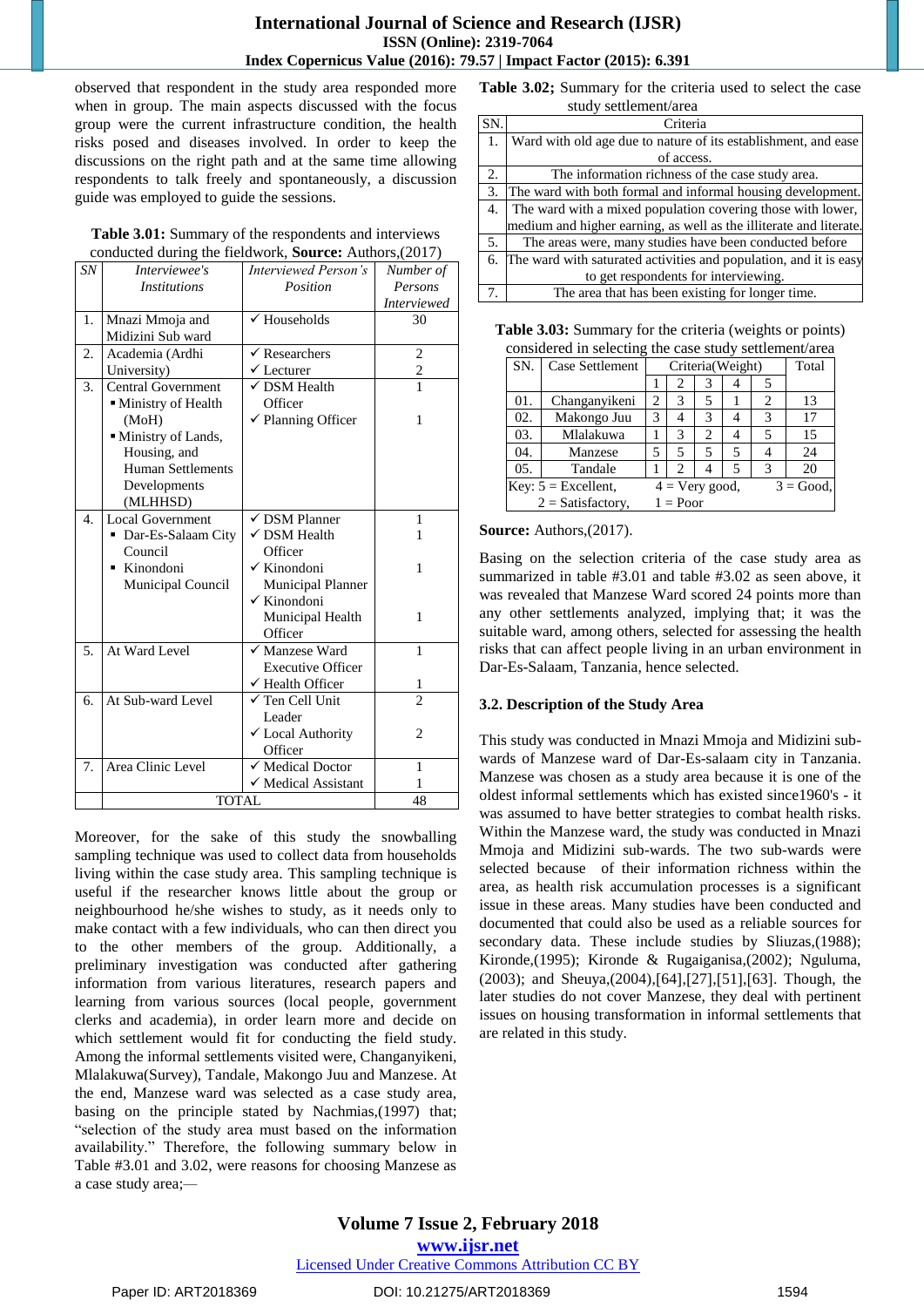

**Figure 3.01:** Geographical location of Dar-Es-Salaam City, **Source:** Dar-Es- Salaam City Profile,(2004).

Dar-Es-salaam is the Tanzania's capital city; the city spreads along the shoreline of Indian Ocean for approximately 100 Km starting from the entry of the river Mpiji in the north to the river Mbezi to the south. It also consists of 8 offshore islands. Dar-Es-Salaam's total area is approximately 1400 Square Kilometers of which 12.5% is compactly built. Dar-Es-Salaam experiences rapid urbanization, which causes the city to accommodate 10% of the nations' population estimated at 51 million (URT,2012). The heavily compacted area accommodates over 90% of the city's population, [26]. The geographical location of Dar-Es-Salaam city is shown in Figure #3.01. The Manzese ward is located in Kinondoni Municipality, in Dar-Es-Salaam, (Figure #3.02). It connects along the major Morogoro road and has six sub-wards that is, Midizini, Mnazi-Mmoja, Muungano, Kilimani, Uzuri and Mvuleni. The first two sub-wards have been chosen as study area. The population of Manzese ward is estimates at 70,507, [89]. In terms of population and area size, it is believed to be the largest squatter area in Dar-Es-Salaam city.

Moreover, (Kironde,1994),[26] narrated that; during 1940's Manzese was a rural settlement located in outer part of Dar-Es-Salaam, however by 1957 portion of it had been incorporated inside the city area. Initially it used to be a farmland owned by an Asian origin known as Alibhai, who used it for keeping livestock in the area.



**Figure 3.02:** The Map of Manzese ward, locating the study area, **Source:** Ramadhani, (2007)

Sliuzas,(1988),[64] reports that; when the settlement of Manzese was merged into the city like other squatter areas in the city, it started as a small peri-urban village where the division and provision of land and the development process was mainly administered by traditional tribal customs. The settlement was fully integrated within the city boundaries by 1968, and had already started developing very fast pace. At the same time the development of manufacturing industries in Ubungo area, its favourable distance from main centre of Dar-Es-Salaam, and ease of access through Morogoro road connecting to the main roadway to the rest of the country contributed to the areas progress.

#### **4. Results**

#### **4.1. Common Diseases Experienced in Mnazi Mmoja and Midizini Sub-wards**

The most common diseases affecting the dwellers in Mnazi Mmoja and Midizini Sub-wards according to the majority household respondents are malaria, cholera, typhoid and pneumonia. Most of the respondents emphasized that themselves and their household members are frequently attacked by some of these diseases particularly malaria and typhoid. Within the area, cholera and pneumonia are common during periods of high rainfall. However, cholera was also said to be rampant during extreme drought periods. The response from a medical doctor working in one of the clinics in the area corroborated with the claim by the households that the above-mentioned diseases are the most predominant in the study areas. However, he added that

# **Volume 7 Issue 2, February 2018 [www.ijsr.net](../../IJSR%20Website/www.ijsr.net)**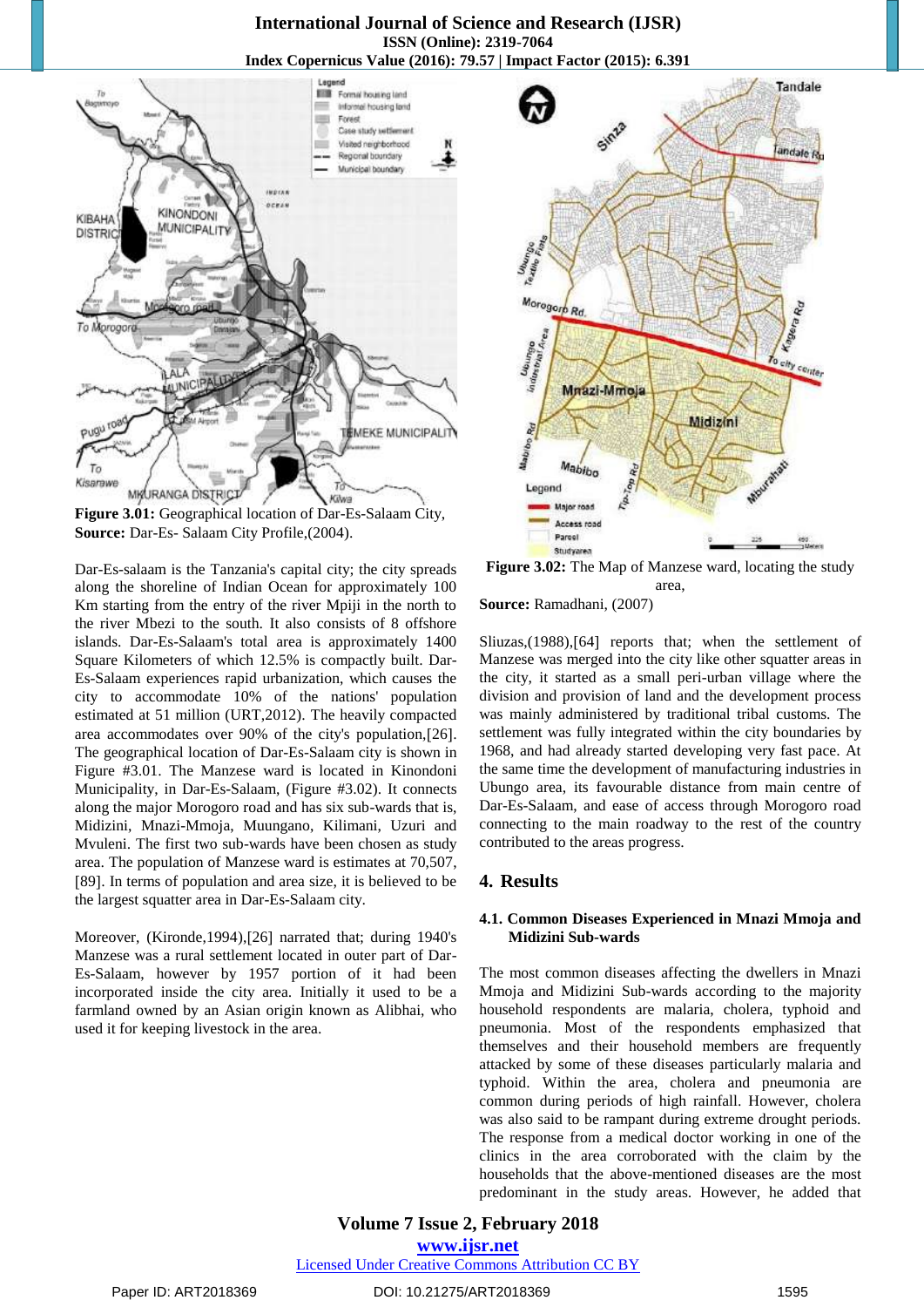"*many of the patients I treat in my clinic are often sick from malaria"* thus; implying that malaria is the most common disease in the area.

Findings by URT, $(2006)$ , $[88]$ ; also indicate that malaria, typhoid and cholera are the common diseases affecting the residents of Manzese. However, according to URT,(2008), [87], malaria, acute respiratory infection, HIV & AIDS, pneumonia, and urinary tract infection were found to be the dominant diseases within the municipality. According to WHO,(2011a),[110], acute respiratory infection(ARI), malaria, HIV/AIDS and diarrhoeal diseases are the most common diseases affecting population in urban informal settlement in most parts of Africa. It was observed that Mnazi Mmoja and Midizini areas were generally lacking access to basic services such as clean water supply, sewage and garbage handling facilities. According to majority household respondents, absence of the fore-mentioned facilities are the main factors accelerating disease proliferation in the study areas. The respondent from the local authority, mentioned air pollution, inadequate housing, poor drainage system, poor sanitation and absence of safe water supply to majority residents as the main factors contributing to high disease prevalence in Mnazi mmoja and Midizini areas.

#### **4.2. Water Source Condition in Mnazi Mmoja and Midizini sub-wards**

The majority household respondents, collected water for their household activities mainly from vendors, kiosks, water streams and wells. According the respondent who was in charge of the municipal water supply, currently the municipal water supply system is available only to a very small segment of the population in Mnazi Mmoja and Midizini sub-wards. The rest have to rely on alternative water supply sources e.g. vendors, kiosks, water streams and wells. The municipal council water system is comprised of: piped water into individual household homes (covering about 6%), and public distribution point i.e. standpipe or kiosks (covering about 10%).

However, the respondents emphasized that the quality of water from other alternative sources is not subjected to safety standard assessment which in turn makes the water from those sources unfit for health. For instance, it was observed that some of the wells were dug very close to drainage channels and pit latrines -a situation that can lead to serious water contamination which in turn can result in epidemics of water-borne diseases. Though some of the respondents had indicated that, "*they don't use the water for drinking purpose but rather for washing and bathing only"*. However it was noted that many household depend on this water source.

Water streams in the study areas are highly polluted with waste materials as can be depicted from Figure #4.01. One of the respondents noted that during the rainy season these streams are full of waste water from households. Some respondents also indicated that; occasionally they use water from these streams for washing purposes, like washing cooking utensils and clothes*.* The same respondents were aware of the health risk of using such water;– but they added

that based on the circumstances they live in, they have no other option than utilizing the water. It was observed that, The Dar-Es-Salaam Water and Sewage Corporation (DAWASCO) had provided standpipes in several areas within Mnazi Mmoja and Midizi area but these were not enough to cater for all the residents. Standpipes are authorized water kiosks with piped water –they are operated as private or community owned providing water at affordable prices to urban dwellers. According to the responses, the price of water from the standpipes is approximately 25 times less than the price of the other water vendors particularly those who deliver water on wheelbarrows.



**Figure 4.01:** One of the polluted water stream but still being utilized for washing utensils **Source;** Authors, (2017)

The safe water supply problem in Tanzania does not seem to be synchronized to Mnazi Mmoja and Midizini areas only but it is rather a common problem in most urban areas in Tanzania. For instance, Kyessi,(2002) & Lerise et al.,(2004), [32], [34], reported that; most informal settlements in Dar-Es-Salaam have enormous safe water supply problems and hence leaving a majority of the population in those settlements relying on unsafe water sources.

#### **4.3. Sewage and Waste-Water Situation in Mnazi Mmoja and Midizini sub-wards**

The respondents revealed that the residents of Mnazi Mmoja and Midizini areas had no access to municipal sewage line. Thus pit latrines are the facilities used by most households in the area. Some of the pit latrines are shared by more than one household, while other are owned and utilized by individual households. Most of the pit latrines are constructed above the ground to enhance emptying when filled to capacity. One of the respondent indicated that "*it is constructed over the ground because it is easy to clean*"- here referring to easiness emptying when full. The pit latrines are usually emptied during the rainy season through a pipe at the bottom of the pit latrine (Figure #4.02). The pipe is unlocked and the sewage content from the pit latrine allowed to flow freely to nearby drainage system.

The respondents, further observed that; most of the pit latrines in the case study areas are not well constructed, since

# **Volume 7 Issue 2, February 2018 [www.ijsr.net](../../IJSR%20Website/www.ijsr.net)**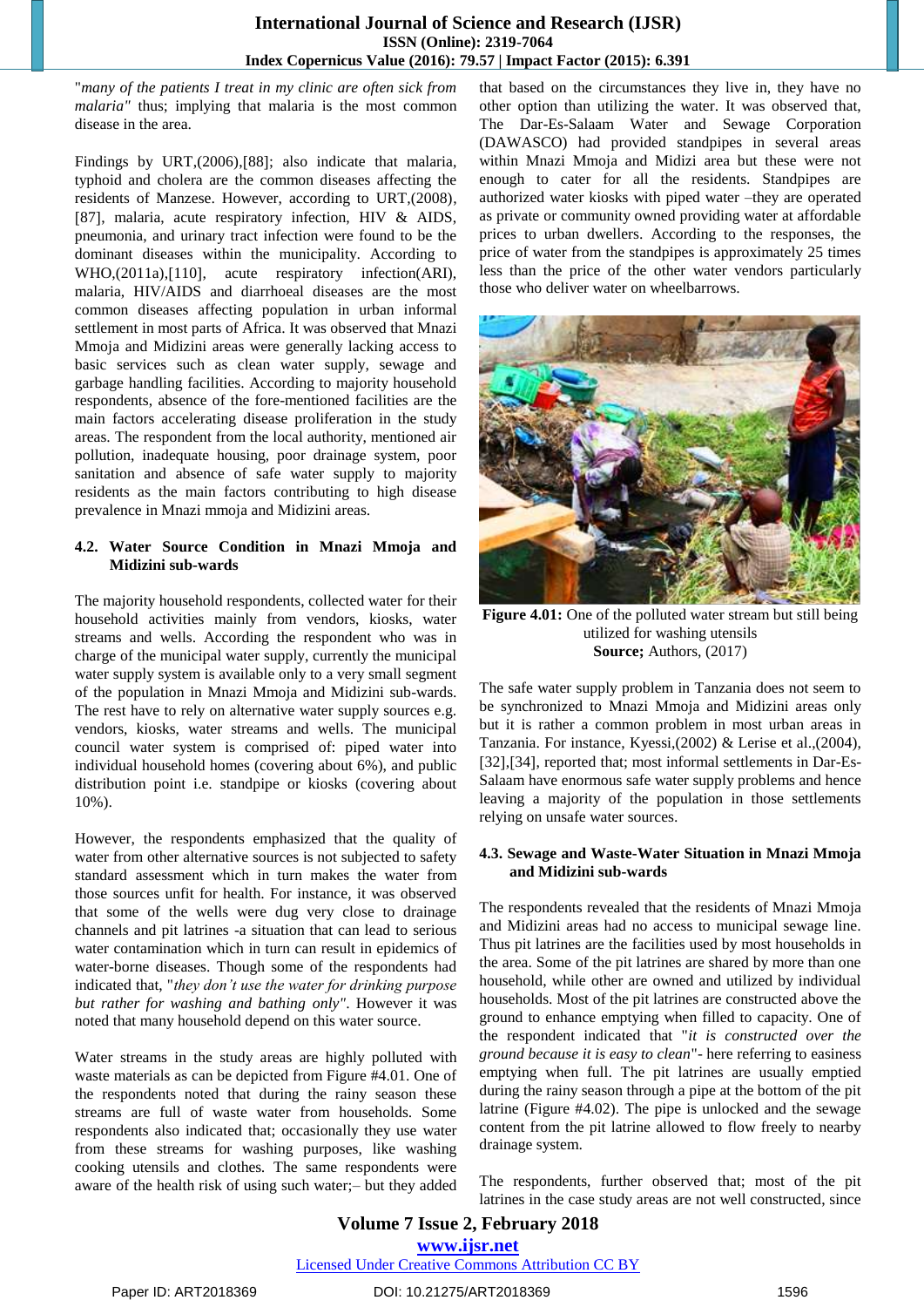most of them are constructed with non-skilled local builders. According the respondent from the municipal council office, there are a number of incidences on leaking pit latrines, while others collapse causing spillage of the sewage to the environment, and at times injuries and deaths. The findings from the household responses, also indicated that a few households had toilets inside the house, in addition to owning the pit latrines. In such cases, the content from the toilets and baths that are located inside the house are emptied directly into a pit latrine located outside the house using a drainage pipe. The reason for locating the toilets and baths inside the house was to enhance the security of the household members, particularly women and children, specifically during night time usage.



**Figure 4.02:** (**Left**) a photo of a pit latrine showing the emptying pipe at the base; and (**Right**) the main access road and some of the narrow foot paths used to access the slum areas

# **Source;** Authors, (2017).

The results further indicated that a few of the residents had no reliable access to pit latrines and toilets;– these latter category of people were using the free-range system (would relieve themselves in the open fields. For example some would just go out in some open shaded area dig a hole on the ground –on which they excrete and cover immediately with some soil. Due to lack of sewerage service in the case study area, it was observed that some residents had directed the waste-water channels/pipes from their bathrooms, toilets and kitchens directly into the open storm water drains. According to Mulengeki, $(2002)$ , $[46]$ , the acidic and salinity of waste results into the gabions marsh, which then forms blockage. According to a response from one health officer working in the area, all the households living closer to the drainage channels are exposed to a wide range of health risks including malaria (due to stagnant water that forms pools for mosquito breeding); diarrhoeal, injuries among many other diseases that are rampant in the area.

#### **4.4. Water Drainage Condition in Mnazi Mmoja and Midizini sub-wards**

During the field observations, it was found that; the storm water drainage systems covered only a small area along the main roads – thus most of the residential areas (about 80% as per responses) had no access to any drainage system. However, most of the existing drainage system was not functional since some sections of the system were blocked with enormous accumulation of solid waste. Surprisingly according to the respondent from the municipal council, even the newly (opened six months before the field study) constructed storm water drainage systems are also blocked by refuse (Figure #4.03). The new storm water drainage system was constructed under the project "The Community Infrastructure Upgrading Project (CIUP)"- through this project, 2.2 km and 24.7 km trunk and road side drains have been constructed respectively.

One of the respondents stated that; "*during rainy season every walking place is filled with water, and if it is heavy rainfall then the water enters the house as well*". Since some of the households were found to be releasing the waste water and sewage from their pit latrines to the open drains during the rainy season, this situation of overflowing water on the paths and into houses would be potentially risky in terms of contraction of water-borne diseases such as diarrheal, typhoid among many other diseases that were also found common in the study areas as earlier mentioned.



**Figure 4.03:** Storm water drainage systems blockage from solid waste accumulation, **Source;** Authors, (2017).

#### **4.5. Solid Waste Collection System in Mnazi Mmoja and Midizini sub-wards**

According to the responses from the households, local authority officials and the health officials Mnazi Mmoja and Midizini area are not well covered with solid waste collection and disposal system. It is only about 25% of the households that access the municipal garbage collection system while, the remaining 75% households utilize other alternative waste collection and disposal methods. These other alternatives included burying, burning, dumping garbage in drains or open spaces-which pose adverse health implications. However, the responses also revealed that recently, highincome groups in Manzese ward have initiated private garbage collection system (known as contractors) which works parallel with that owned by the municipal council. But the respondents emphasized that still even with this new initiative, the garbage collection is not regular which in turn leads to large piles of uncollected garbage at the collection point and throughout the landscape. Another problem with the garbage collection is the existence of only a single garbage collection point that serves the whole area of Mnazi Mmoja. Consequently, most residents are forced to walk a very long distance to dispose their solid waste.

It was further found that a few local residents in Mnazi Mmoja have recently, initiated a door to door waste

# **Volume 7 Issue 2, February 2018 [www.ijsr.net](../../IJSR%20Website/www.ijsr.net)**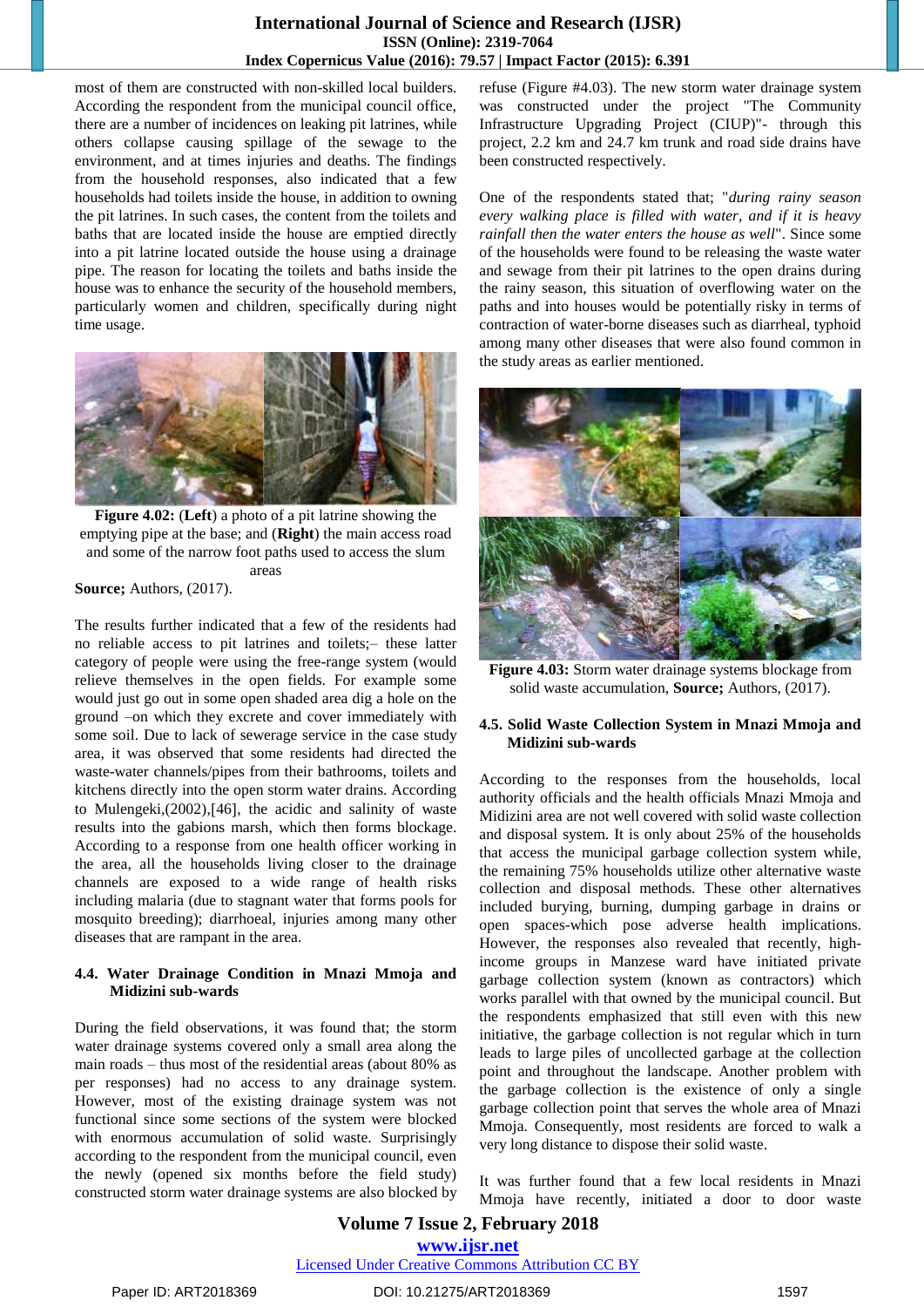collection system at a fee –since it is a newly initiated project its spatial coverage is small. This door to door waste collection system is aimed at reducing the rapidly increasing pile up of garbage in these settlement areas where it is perceived to cause a wide range of health risks. Besides reducing the burden of garbage in the area of operation, it has created employment opportunities, and is positively influencing people into changing their behaviour in regard to garbage handling. Because of the above-mentioned problems with the garbage collection and disposal systems, there is enormous garbage strewn in many parts of the study areas including in storm water drains (where it causes blockage of the systems), many open spaces, along the roadside, and walk ways. Most of the garbage was already rotting and stench – potentially a health hazard. The solid waste accumulated in a storm drain and roadside are as shown in Figure #4.04.



**Figure 4.04:** Solid waste handling problem in the study areas **Source;** Authors,(2017)

#### **4.6. Road Access System in Mnazi Mmoja and Midizini sub-wards**

Mnazi Moja and Midizini are accessible through Morogoro highway (a tarmac road) and minor roads which are rough and during rainy season mostly muddy and overflowing with runoff water. Extending from these minor roads are numerous narrow foot paths that are often dark and mucky. In some of these passages there are some on-going commercial activities such as frying chicken, washing clothes, and other minor activities resulting into multiple uses of the passages and in solid waste generation and accumulation.



**Figure 4.05:** the main access road and some of the narrow foot paths used to access the slum areas **Source;** Authors, (2017).

Household responses revealed that these narrow foot paths, often hamper access to emergence services when needed for instance during fire outbreak, or if someone is critically ill in need of ambulance. Respondents had indicated that in such cases neighbours help in addressing the emergency situation as a coping strategy, but are often overwhelmed since they work without the right emergency combat gears. Thusly most of the emergence situations end up being catastrophic, often causing enormous socio-economic losses, and even

mortalities in events of fire outbreaks. In many cases women feel insecure to these foot paths at night for fear of being attacked mugged or raped. It is only about 30% of the dwellers of the study areas who had access to roads. The main roads and an example of the narrow foot paths are shown in Figure #4.05. The local authority officer had stated that there has been the Community Infrastructure Upgrading (CIUP) phase I in Mnazi Mmoja area which covered construction of 1.86 km of bituminous road, 14.6 km of gravel roads, 3.4 km of gravel footpaths, 24.7 km road side drains, 2 culverts and 6 footbridges. However, he further stated that the access road situation is still problem to many people in Mnazi Mmoja area and needs further investments.

#### **4.7. Housing Condition in Mnazi Mmoja and Midizini Area**

The housing condition in Mnazi Mmoja and Midizini area are built in unorganised manner and are poorly oriented. Some houses are very small in size in comparison to the number of occupants living. Many houses that are constructed follow the Swahili house design. They comprise of 6 rooms linked with corridor and common toilets, bath room and kitchen in the back yard. Each room (average size 3m by 4m) is occupied by a household which comprises approximately of 4 occupants. It was found that many houses were not build with minimum required standards such that temporary materials were utilized in their construction. In case of rainfall, storm water mixed with waste-water enters these houses. In Figure #4.06 some of the residential houses in the study area are shown.



**Figure 4.06:** Photos illustrating some of the residential houses in the study areas **Source;** Authors, (2017).

It was found that some houses were actually built along the slope. The storm water often hits this houses causing damage, and injuries due to collapsing of the load bearing walls. If the drains are block then polluted storm water remains stagnant and enters the households. It was found that many household use charcoal or wood for cooking purpose which creates

# **Volume 7 Issue 2, February 2018 [www.ijsr.net](../../IJSR%20Website/www.ijsr.net)**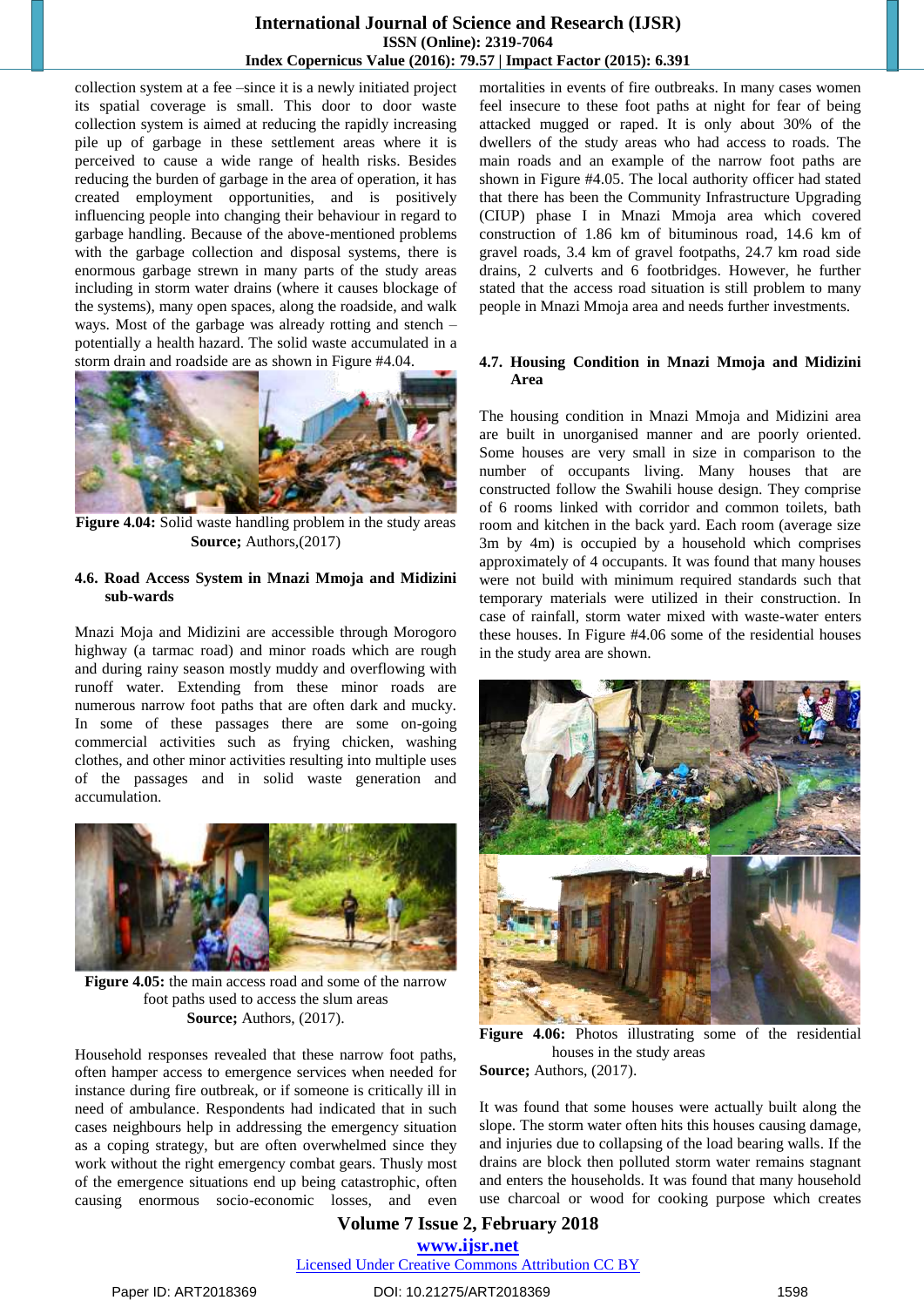heavy smoke that circulates and hence pose a risk to infection from respiratory diseases. The respondents also noted that women and children are considerably affected by the smoke. Some of the houses are built near to each other such that there is no enough space for ventilation and sunlight.

It was witnessed that some households have taken measures to avoid health risks. Many houses had netting in their windows and some where even using mosquito bed nets. However, these are often used for long time without replacement such that they become less effective. Some respondents actually believed that they were safe by just having mosquito nets even though they were not adequate. Most of the households live in a rented house and are perceived as temporary residences by the tenants. In many cases this makes the household not to care much about their housing condition and their surrounding in general. Even the one who owns these houses often don't care since they get their rent due to high demand for housing. This adds on to the accumulation of health risks. According to a survey done by UN-Habitat, $(2009c)$ , [80], only 35% of housing structures are in compliance with existing construction standards. Housing is very important factor of infrastructure in accumulating and posing health risks to household. Studies done by Lerise et al.,(2004), Kyessi,(2002) & Nguluma, (2000), [34], [32], [50] tell that; housing condition have always been a significant aspects in posing health risks.

#### **5. Discussion**

On assessing the condition of the built environment, the study was conducted through mixed research method, which helped in verification of the information gathered from one method with the other one. The information presented in the result section is information that tally with other methods,

The predominant diseases that were found in Mnazi Mmoja and Midizini sub-wards are: malaria, cholera, diarrheal and typhoid. The factors that present health risk in the study areas were found to be: use of unsafe water because of limited access to safe water supply; piling up of solid waste due to inadequate waste handling and collection; poor housing condition including overcrowding, indoor smoke from cooking and filthy external surrounding; stagnant water on storm drains due to waste accumulation leading to blockage; narrow and inaccessible parts during emergence services. With these findings two question arise: 1) what role do these factors play in disease proliferation and prevalence?; and 2) what does these study findings imply for the policy? The discussion below focuses mainly in answering these two questions.

#### **5.1. What Role Do these Factors Play in Disease Proliferation and Prevalence?**

Majority residents in the study areas use the unsafe water because of limited access to safe water supply sources. This finding is not surprising since access to safe water supply has been identified as a major problem affecting most urban residents in many developing countries around the world,  $[103],[81],[100],[101]$ . The limited access to safe water has been attributed to increasing water demand due to rapid

urban population growth that overstretches the existing urban water supply infrastructure, [70], [82], [83]. According to  $WHO$ , $(2011)$ , $[100]$ , $[101]$  use of unsafe water can lead to increased prevalence of infectious water-borne diseases such as cholera, typhoid and dysentery. For example due to consumption of unsafe water cholera outbreaks were experience in Zimbabwe and Haiti during 2009 and 2010, [98], [44]. Following the cholera outbreaks in these two countries, several hundreds of thousands of people were infected and many thousands of people were reported dead in each country, [43]. Globally approximately 1.7 million people die annually due to use of unsafe water and sanitation problems,[101]. On this basis the cholera, diarrheal and typhoid that were found to be among the predominant diseases in the study area are due to consumption and usage of unsafe water and unhygienic conditions in the study areas. It was found that many residents in Mnazi Mmoja and

Midizini sub-wards live in poor housing condition including: indoor smoke from cooking, overcrowding, filthy external surrounding, and most of them constructed from temporary materials –exposing residents to cold. The problem of poor housing in Tanzania should not be seen as a problem affecting only these two study areas but rather many studies have revealed similar problems in other parts of Dar-Es-Salaam as well as in other major towns, $[54]$ , $[34]$  $[80]$ , $[38]$ , [59], [52]. Housing problem is also seen as a global problem, affecting approximately 1 billion people, UN-Habitat publications.

Accumulation of smoke in the house as result of cooking with various types of biomass energy sources in houses without proper ventilation as it is in the case of the study area can lead to a wide range of diseases, [95], [96]. Examples of diseases that commonly affect people due to inhalation of smoke are: "lower respiratory infections, chronic obstructive pulmonary disease and trachea, bronchus and lung cancer", [95], [96]. Approximately 32% of all the deaths recorded in Africa are related to indoor air pollution, [95],[96], majority of the victims being women and children who are usually involved in household chores including cooking. Though the respondents never mention respiratory diseases as being predominant in the study area, an emphasize is made that, these diseases are critical especially in these study areas where smoke accumulation in the house is rampant. Therefore, further study to assess indoor air pollution and various respiratory diseases in Mnazi Mmoja and Midizini sub-wards are recommended.

Overcrowding, filthy external surrounding, and house construction from temporary materials are other common problems related to housing problems in Mnazi Mmoja and Midizini sub-wards. Overcrowding in houses without proper ventilation can expose residents to pollution from carbon monoxide when biomass energy sources such as charcoal are use, and to various viral and bacterial diseases, [67]. A filthy external environment exposes people to various infectious diseases since it creates a suitable environment for vector and pathogen proliferation and hence can lead to various vectorborne and water-borne diseases. The filthy external environment may thus be seen as one of the pathways driving some of the major diseases that were observed in the study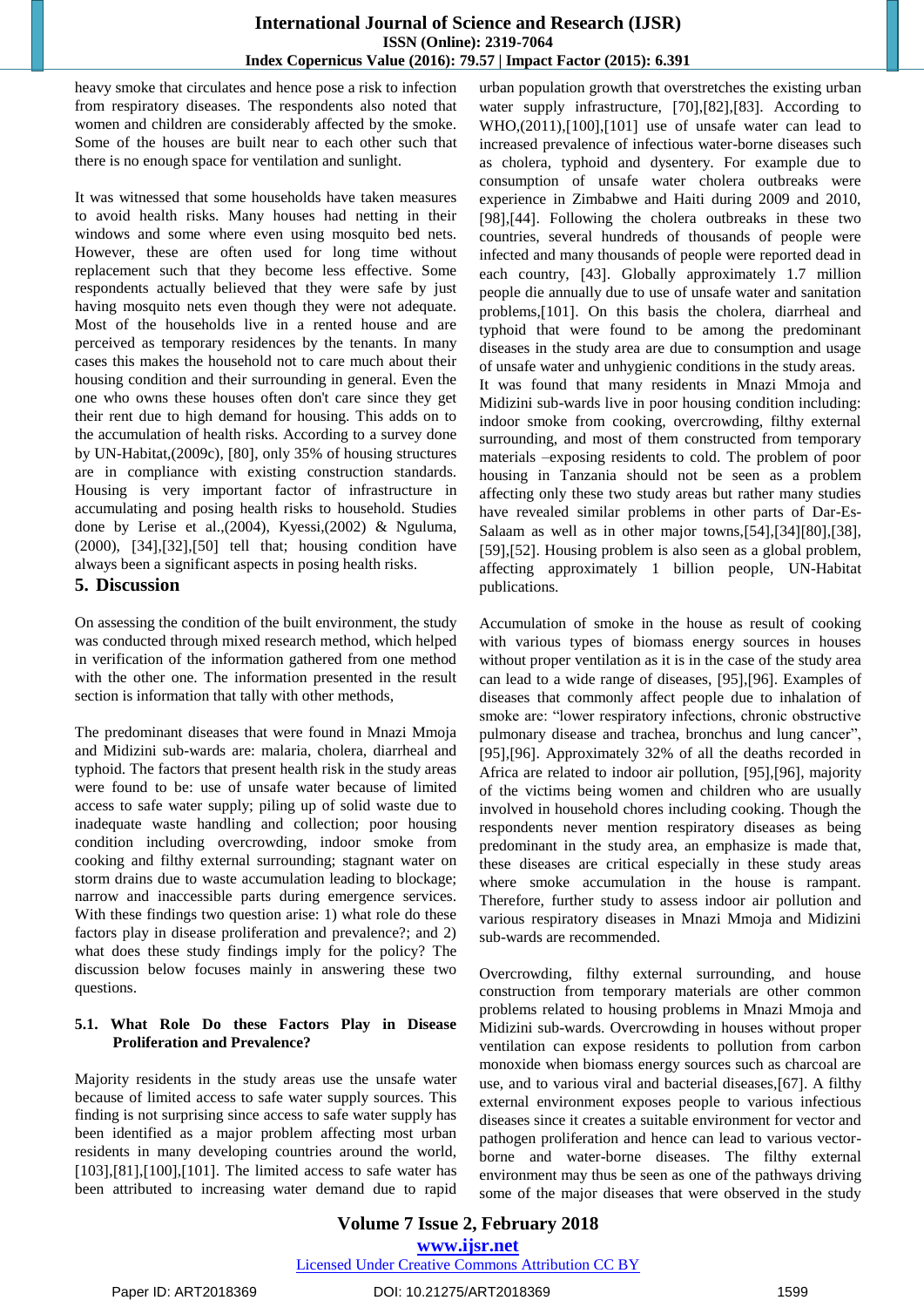areas particularly malaria, cholera, diarrheal, and typhoid. The construction of houses from temporally waste materials often leaves the residents exposed to the cold during rainy seasons a condition that may expose the residents to pneumonia – which is one of the predominant diseases that was mentioned by the respondents. Living in these kinds of houses further exposes the people to attack from disease vectors such as mosquitoes leading to malaria infections.

It was found that solid waste was piling up throughout the study areas including roadsides, drainage systems and walkways due to inadequate waste handling and collection. Kyessi, $(2002)$ , $[32]$ ; has shown that many other parts of Dar-Es-Salaam city besides the Mnazi Mmoja and Midizini subwards are also affected with solid waste management problems mainly due to limited budget and proper waste management strategies. A similar problem is experienced in many cities around the African continent, [4]. Improper solid waste management and disposal can lead to a suitable environment for the development and proliferation of disease pathogen especially when it constitutes of a mixture of rotting household waste, [53]. Thusly the residents will be exposed to various diseases such as cholera, diarrheal, typhoid especially during the rainy seasons when these waste materials are transported in runoff to surface water sources. Solid wastes can also form stagnant water pools by blocking runoff and storm drainage systems creating fertile vector breeding grounds e.g. for mosquito –this would increase malaria prevalence.

The paths that are used to access most of the residential areas and dwellings were found to be narrow and inaccessible during emergence services. Inaccessible pathways in most urban slum areas and informal settlements globally have been found to be a main hindrance to collection of sewage sludge from filled up pit latrines and among other wastes since service vehicles cannot penetrate these narrow paths,[78]. Consequently, the residents of these areas are left exposed to hazardous waste which in turn exposes them to a wide range of diseases and other health impacts such as injuries, failure in harvesting much cross ventilation and natural lighting.

Sewage and waste-water disposal system was found lacking in the study areas. These facilities according to WHO, (2000b), [94], are a major problem globally where approximately 2 billion people are affected. Lack of adequate sewage and waste-water treatment facilities can pose a major health risk to the urban dwellers of these informal settlements, [34],. For instance in Cameroon, severe diarrheal was experienced in unplanned settlement because of sanitation problems related to among other factors absence of sewage and waste-water disposal and treatment facilities. Stagnant water in storm drains due to waste accumulation leading to their blockage was found to be rampant in the study areas. According to Martens et al.,(2000), [39], the stagnant water becomes a suitable breeding ground for mosquitos and hence led to increased malaria prevalence. Malaria was found to be the most predominant disease in Mnazi Mmoja and Midizini sub-wards. Additionally, according to Tukur, $(2010)$ , $[69]$ , malaria is a major disease affecting many people globally- the disease leads to over 300

million malaria cases annually and approximately one million deaths each year.

#### **5.2. What Does the Study Findings Imply to the Policy?**

It has been shown that it is a combination of many interacting factors that lead to accumulation of health risks in the study areas. This implies that the government must strive to effectively address the root causes of the factors that affect the health of the population. To achieve this the government must strive to: provide access to safe water supply sources to all the population; adequate and reliable solid waste collection and disposal system; upgrade the housing in the slums to improve living conditions; and improve accessibility to basic services by contracting wide and all-weather roads to all residential areas. The specific strategies that can be adopted to improve each of the above-mentioned areas are discussed below.

To ensure that all residents get access to safe water supply, the government should expand its water supply system either to every individual household or ensure that the standpipes are many and in close proximity to every household to improve access and reduce long queues. The government further should rehabilitate its old and leaking water supply systems to avoid water loss and contamination. The illegal water connections that are used by some water vendors should be terminated. These are some of the strategies, that have been successfully applied in water supply systems in many parts of the world including Kibera slums of Nairobi, Kenya. One main benefit from the successful implementation of the safe water supply to part of Kibera was a recorded reduction of health burden for the affected population leading to less expenditure for medical care. However, to be successful the participation of all stakeholders such as the affected slum dwellers, the municipal council, NGO's and other partners is recommended.

To address the housing condition problem an overhaul is necessary in order to ensure that all people live in adequate housing. Adequate housing will mean that the houses themselves are of good liveable standard and that the residents get access to all basic infrastructure and services such as: access to clean water supply; solid waste collection and disposal system; storm water drainage system; sewage and waste water collection and treatment systems; and wide and quality access roads –according to UN-Habitat,(2006), [77]; this is what is referred to as slum upgrading. However, other alternatives such as re-housing can be explored, [77]. It is worth noting that upgrading slums requires a lot of finances –it therefore would be advantageous to involve a wide array of stakeholders and development partners including the residents of the slums, private developers, NGO's and other governmental agencies, [76]. Participatory approach has been praised as one of the key factors behind a number of successful slum upgrades globally e.g. in Alexandra Egypt 76, and Andhra Pradesh state in India,  $[82]$ .

The problem of solid waste collection and disposals can be address through both short-term strategies and long-term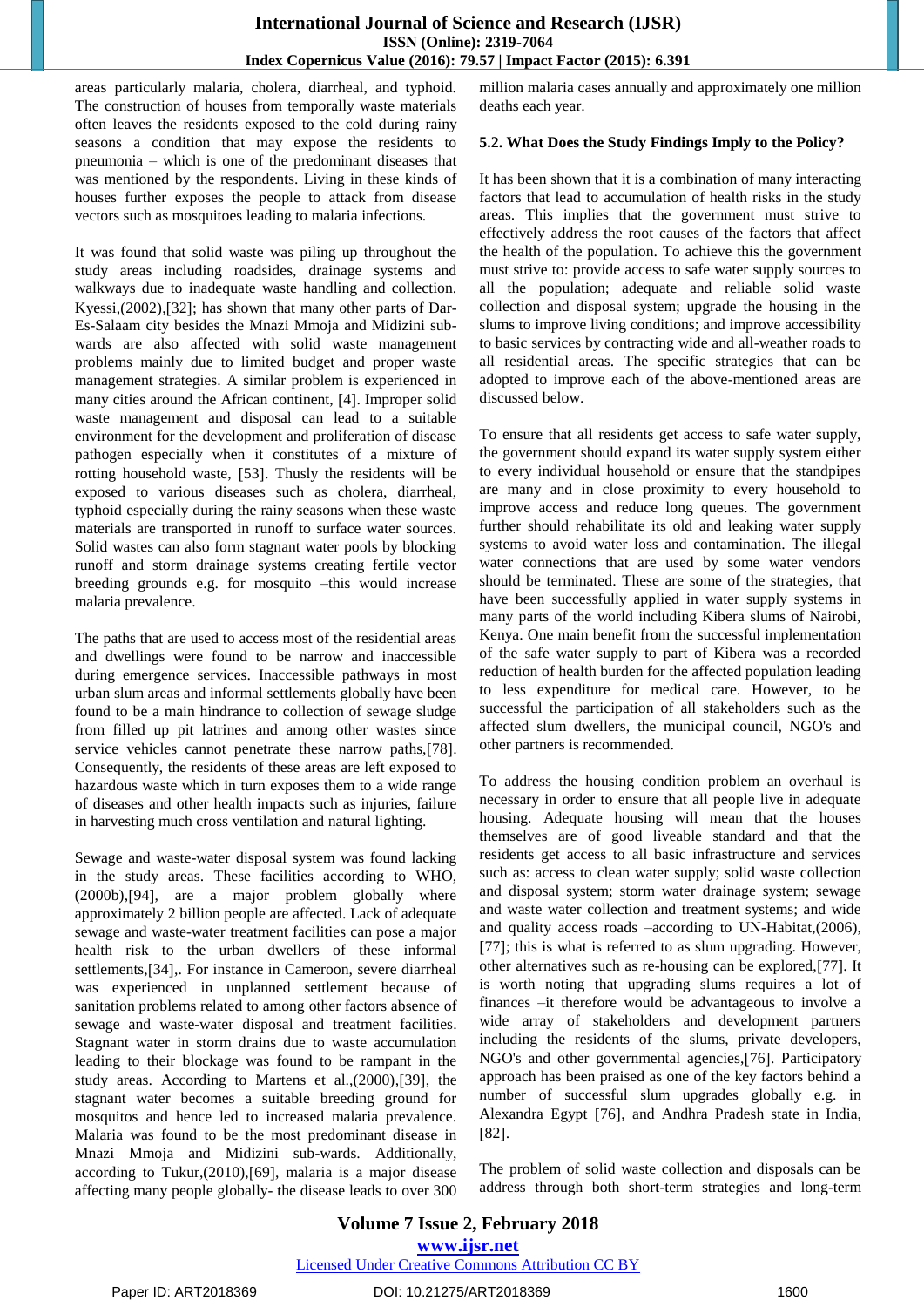strategies. The short-term strategies that can be adopted include use of non-motorized transport [83], and decomposing for fertilizer use, [13]. The non-motorized transport of solid waste enhances waste collection from the slum parts that are often not accessible by the motorized vehicles due to narrow access paths – this method has proved successful in Nairobi Kenya where it has been applied. Decomposing the organic solid wastes for fertiliser has a twin advantage i.e. it reduces the piling up of potentially unhealthy wastes, and also the resultant organic fertilizer is good for the environment when applied for crop production. But for long-term the government must strive to develop a well-functioning solid waste collection system covering all parts of the slum areas. It may include sorting, collec-tion and re-use of the recyclable waste materials as applied in many developed countries, [15]. The decomposable organic waste can be used as fertiliser as described above. Other solid waste materials can be used for energy generation for heating or fuel,  $[15]$ . Through the adoption of the above strategies the solid waste problem can be solved and hence the health risk it causes to the residents be reduced.

The pollution in storm water can be solved using three main strategies: 1) proper solid waste collection and disposal to avoid it being transported by runoff or being dumped directly into the drainage system; 2) not discharging untreated sewage and waste-water into the storm water drainage system,[55]; and 3) ensuring that a functional storm water drainage system is built to cover all the residential areas. But for these strategies to work effectively behavioural change in regard to the handling and dumping of waste by the resident urban dwellers is of vital necessity, [55]. To achieve behavioural changes waste handling and disposal education should be provided by the government to all urban dwellers – such education should include the methods of handling waste and their advantages, the adverse impact on the health, environment and the ecosystem, the importance of storm water drainage system to the community at large among other factor. It is important that the planning and implementation of all these changes is conducted in an inclusive and genuine participatory approach involving all stakeholders –this will facilitate successful implementation.

The problem of pollution from sewage and waste-water can be solved through two strategies: expansion and development of the conventional sewage and waste-water system to cover all parts of the slum settlement; and adopting alternative approaches as a short term strategy. Alternative approaches that can be useful for adoption include "compositing, incineration toilets, small quarters and public toilet methods", [53],[103]. Like all other strategies it is important that the strategies are implement with close collaboration with all other relevant stakeholders.

# **6. Conclusion**

There are many factors that pose health risks to the residents of Mnazi Mmoja and Midizini sub-wards. These factors are: use of unsafe water because of limited access to safe water supply, pilling up of solid waste due to inadequate waste handling and collection, poor housing condition including

overcrowding, indoor smoke from cooking and filthy external surrounding, stagnant water on storm drains due to waste accumulation leading to blockage, narrow and inaccessible part during emergency services. The factors were driven mainly due to absence of proper urban planning that leads to proliferation of informal settlements following rapid urban population growth, but unmatched and slow expansion of infrastructure and housing. Due to the existence of the abovementioned health risk factors, the following diseases were found to be predominant in the study areas: malaria, cholera, diarrhoeal, pneumonia and typhoid. It is important for the government to take measures in planning and advocating the upgrading of these informal settlements through more participatory approach by including residents of these settlements.

# **References**

- [1] Asian Development Bank(ADB), (2009): The Annual Report. Manila Asian Development Bank. Volume #01 [\(http://www.adb.org/documents/reports/annualreport/20](http://www.adb.org/documents/reports/annual_report/2009/adb-ar2009-v1.pdf) [09/adb-ar2009-v1.pdf\) \(](http://www.adb.org/documents/reports/annual_report/2009/adb-ar2009-v1.pdf)accessed on January 04,2018).
- [2] Addo K.A, (2010); Urban and Peri-Urban Agriculture in Developing Countries Studied using Remote Sensing and In Situ Methods, In the Journal of Remote Sensing Volume #02, Page 497 to 513.
- [3] Agénor P.R, & Blanca M.D, (2006); Public Infrastructure and Growth: New Channels and Policy Implications. World Bank Policy Research Working Paper 4064.
- [4] Bernstein J, (2004); Toolkit: Social Assessment and Public Participation in Municipal Solid Waste Management. Published by The World Bank, in Washington, DC, USA.
- [5] Boulle P, Vrolijks L, & Palm E, (1997); Vulnerability Reduction for Sustainable Urban Development, In the Journal of Contingencies and Crisis Management Vol. #05, Issue (03), Page 179 to188.
- [6] Chris K, & Richard J.J, (2010); "Creating a Healthy Environment: The Impact of the Built Environment on Public Health", U.S.A Department of Health and Human Services, Sprawl Watch, Washington, DC, USA 20036. 202-332-7000.
- [7] Chrispee1s M.J, & Sadava D.E, (2003): Plants, Genes, and Crop Biotechnology, 2nd Ed, Sudbury, MA: Jones and Bartlett Publishers. Chapter 01, Human Population Growth: Lessons from Demography;" Chapter 13, "Ten Thousand Years of Crop Evolution. American Society of Plant Biologists. ISBN-13: 978076 3715861
- [8] Cincotta R.P, Robert E, & Daniele A, (2003); The Security Demographic: Population and Civil Conflict After the Cold War. Population Action International, Washington D.C. USA.
- [9] Cohen B, (2006); Urbanization in Developing Countries: Current Trends, Future Projections and Key Challenges for Sustainability, In The Journal of Technology in Society, Vol. 28 Issues (1-2), Pg 63-80.
- [10] Cohen B, (2004); Urban Growth in Developing Countries: a Review of Current Trends and a Caution Regarding Existing Forecasts, In the Journal of World Development Vol. #32, Page 23 to 51.

# **Volume 7 Issue 2, February 2018**

**[www.ijsr.net](../../IJSR%20Website/www.ijsr.net)**

[Licensed Under Creative Commons Attribution CC BY](http://creativecommons.org/licenses/by/4.0/)

#### Paper ID: ART2018369 DOI: 10.21275/ART2018369 1601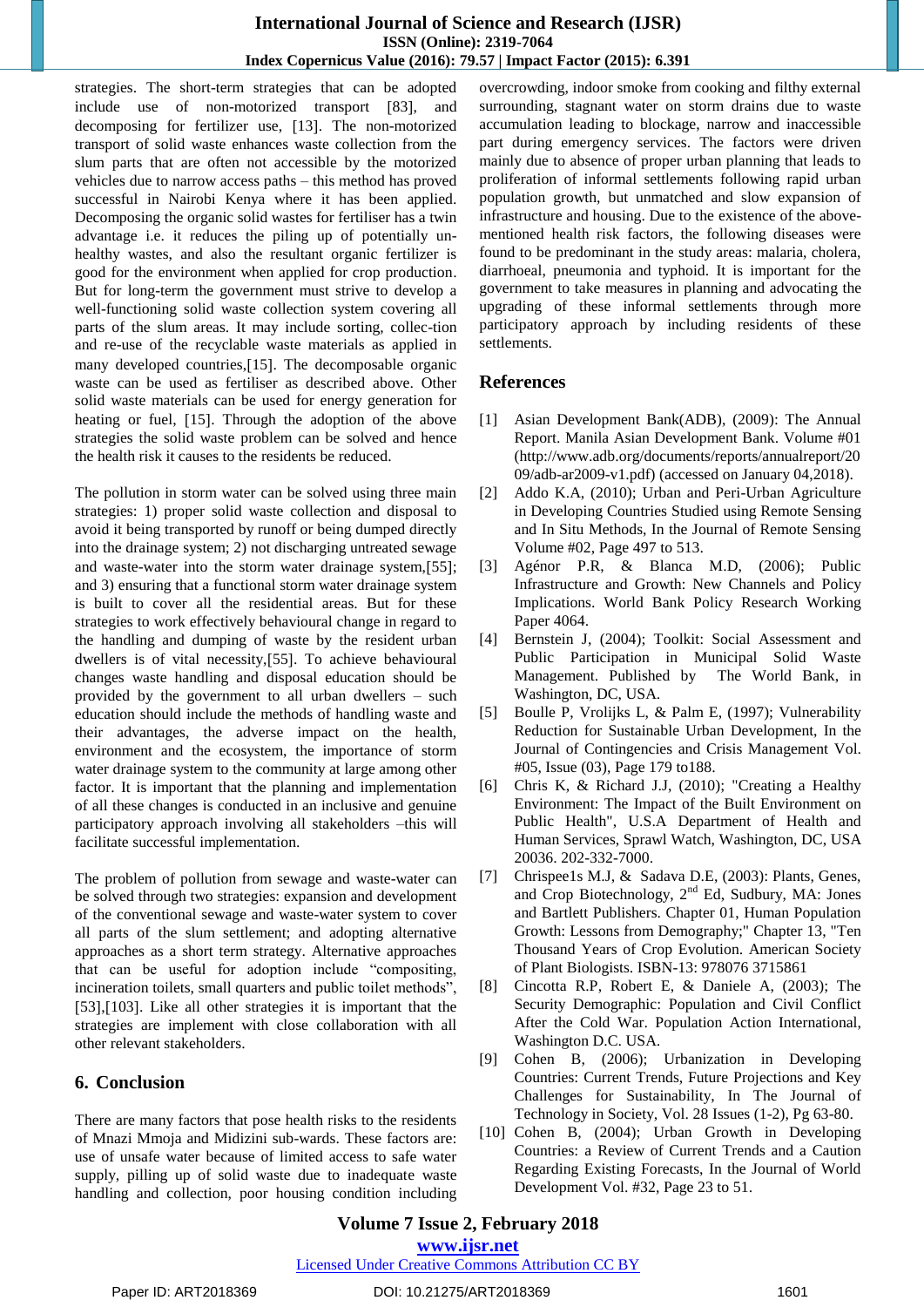- [11] Damsgaard O, & Niels B.G, (1998); Spatial Planning for Sustainable Development in the Baltic Sea Region. AVASAB,2010 Contribution to Baltic,21 Series #9/98.
- [12] Debus M, (1988); A Handbook for Excellence in Focus Group Research. HEALTHCOM Project Special Report Series. Porter/Novelli, Washington D.C. USA.
- [13] Drescher S, Zurbrugg C, Patel A.H, & Sharatchandra S.C (2002); [Decentralised Composting An](http://www.sswm.info/sites/default/files/reference_attachments/ZURBRUGG%20et%20al%202002%20Decentralized%20Composting%20India.pdf) [Option for](http://www.sswm.info/sites/default/files/reference_attachments/ZURBRUGG%20et%20al%202002%20Decentralized%20Composting%20India.pdf)  [Indian Cities? Report of a Workshop Held in Bangalore](http://www.sswm.info/sites/default/files/reference_attachments/ZURBRUGG%20et%20al%202002%20Decentralized%20Composting%20India.pdf)  [India, 4-5 June,](http://www.sswm.info/sites/default/files/reference_attachments/ZURBRUGG%20et%20al%202002%20Decentralized%20Composting%20India.pdf) [2002. D](http://www.sswm.info/sites/default/files/reference_attachments/ZURBRUGG%20et%20al%202002%20Decentralized%20Composting%20India.pdf)uebendorf: EAWAG at [\(http://](http://www.sswm.info/sites/default/files/reference_attachments/ZURBRUGG%20et%20al%202002%20Decentralized%20Composting%20India.pdf) [www.sswm.info/sites/default/files/reference\\_attachment](http://www.sswm.info/sites/default/files/reference_attachments/ZURBRUGG%20et%20al%202002%20Decentralized%20Composting%20India.pdf) [s/ZURBRUGG%20et%20al%202002%20Decentralize](http://www.sswm.info/sites/default/files/reference_attachments/ZURBRUGG%20et%20al%202002%20Decentralized%20Composting%20India.pdf) d%20Composting%20India.pdf), (Accessed 16-08- 2017)
- [14] Galea S, & Vlahov D, (2005); Handbook of Urban Health: Populations, Methods and Practice. Published By Springer, New York, USA.
- [15] Gendebien A, Leavens K, Blackmore A, Godley K, Lewin K.J, Whiting, & Davi R (2003); Refuse Derived Fuel, Current Practice and Perspectives (B4- 3040/2000/ 306517/MAR/E3). Blagrove, Swindon, Wiltshire.
- [16] Gleick P, (2002); Dirty Water: Estimated Deaths from Water-Related Diseases 2000-2020. Pacific Institute Research Report, Pacific Institute for Studies in Development, Environment, and Security, Page 1 to 12.
- [17] HREA, (2011); The Right to Housing, Netherlands [\(http://www.hrea.org/index.php?doc\\_id=411\)](http://www.hrea.org/index.php?doc_id=411), Accessed on April 23,2017.
- [18] Ian C.M, (2008); Green Infrastructure: Concepts and Planning. Published PhD Thesis. Forum E-Journal Vol. (8), Page 69-80.
- [19] Ichimura M, (2003); Urbanization, Urban Environment and Land Use: Challenges and Opportunities. A Paper Presented at the Asia-Pacific Forum for Environment and Development Expert Meeting, January 23, Guilin, China, [\(http://www.apfed.net/apfed1/pdf/APFED3EM](http://www.apfed.net/apfed1/pdf/APFED3_EM_doc5.pdf)  [doc5.pdf \)](http://www.apfed.net/apfed1/pdf/APFED3_EM_doc5.pdf), Accessed on January 19,2017.
- [20] International Labour Organisation, (ILO), (2003); Integrated Rural Accessibility Planning (IRAP), ASIST Asia-Pacific, Bangkok, [\(http://www.ilo.org/public/](http://www.ilo.org/public/english/employment/recon/eiip/download/ratp/ratp09.pdf)  [english/employment/recon/eiip/download/ratp/ratp09.p](http://www.ilo.org/public/english/employment/recon/eiip/download/ratp/ratp09.pdf) [df\)](http://www.ilo.org/public/english/employment/recon/eiip/download/ratp/ratp09.pdf), Accessed on April 12,2017.
- [21] Johnson M,*(*2001); Environmental Impacts of Urban Sprawl: A Survey of the Literature and Proposed Research Agenda*,* Environment & Planning 33, 717-73.
- [22] Katharina C, (2007); Ecological Sanitation in the Khuvsgul Area, Northern Mongolia: Socio-Cultural Parameters and Acceptance. Published Masters Thesis, University of Basel.
- [23] Keeble L, (1969); Principles and Practice of Town and Country Planning. (Letterpress) The Estates Gazette Limited United Nations.
- [24] Khan M, & Shahinur R, (2010); The Growth of Peri-Urban Settlements, Bangladesh.
- [25] Kinondoni Municipal Council (KMC), (2010); Improving Living Conditions of The Urban Environment Through Infrastructure Provision, Kinondoni Municipal, Dar-Es-Salaam, Tanzania.
- [26] Kironde J.M.L, (1994); The Evolution of Land Use Structure of Dar-Es-Salaam, 1890-1990; A Study in the

Effects of Land Policy, Published Ph.D. Dissertation, University of Nairobi, Kenya.

- [27] Kironde J.M.L, & Rugaiganisa D.A, (2002); Urban Land Management, Regulation and Local Development Policies in Tanzania UCLAS Dar-Es-Salaam, Tanzania.
- [28] Kochtitzky C.S, Frumkin H, Rodriguez R, Dannenberg A.L, Rayman J, Rose K, Gillig R, & Kanter T, (2006); Urban Planning and Public Health at CDC, Morbidity and Mortality Weekly Report (Centers for Disease Control and Prevention) Vol. #55, Issue(22), Pg. 34-38.
- [29] Kothari, C, (2004); Research Methodology,  $2<sup>nd</sup>$  Edition, New Age International (P) Ltd, Mumbai, India.
- [30] Kombe W.J, (1995); Formal and Informal Land Management in Tanzania, The Case of Dar-Es-Salaam, SPRING Research Series No. 13, Dortmund, Germany.
- [31] Kumar K, (1987); Conducting Focus Group Interviews in Developing Countries. A.I.D. Program, Design and Evaluation Methodology Report No. 8. U.S. Agency for International Development, Washington, D.C. U.S.A.
- [32] Kyessi A.G, (2002); Community Participation in Urban Infrastructure Provision; Servicing Informal Settlement in Dar, Tanzania. Spring Research Series 33 Dortmund.
- [33] Kyessi A.G (2003) "Infrastructure Improvement in Informal Housing Areas: A Case of Buguruni Mnyamani, Dar. Tanzania", Paper Presented in the 31<sup>st</sup> World Congress, International Association for Housing Science, June 23-27,2003, Montreal, Canada.
- [34] Lerise F, Lupala J, Meshack M, & Kiunsi R, (2004); Managing Urbanisation & Risk Accumulation Processes Cases from Dar, Tanzania, [\(http://www.](http://www.scribd.com/doc/46912145/Disaster-Avoidance-Strategies-in-Tanzania-Fred-Lerise-and) scrib [d.com/doc/46912145/Disaster-Avoidance-Strategies-in-](http://www.scribd.com/doc/46912145/Disaster-Avoidance-Strategies-in-Tanzania-Fred-Lerise-and)[Tanzania-Fred-Lerise-and\)](http://www.scribd.com/doc/46912145/Disaster-Avoidance-Strategies-in-Tanzania-Fred-Lerise-and), Accessed on May 15,2017.
- [35] Lerise F, Mmari D, & Baruan M, (2003); Vulnerability and Social Protection Programmes in Tanzania R&A WG, Dar, [\(http://www.povertymonitoring.go.tz/research](http://www.povertymonitoring.go.tz/researchreport/social_protection_and_vulnerability_Mmari.pdf)

[report/social\\_protectionandvulnerabilityMmari.pdf\)](http://www.povertymonitoring.go.tz/researchreport/social_protection_and_vulnerability_Mmari.pdf), Accessed on March 03,2017.

- [36] Lupala J, (2002); Urban Types in Rapidly Urbanising Cities: Analysis of Formal and Informal Settlements in Dar, Tanzania, Published PhD Thesis, KTH-Stockholm.
- [37] Lupala J, (2003); The Spatial Dimension of Urbanisation in Least Industrialised Countries: Analysis of the Spatial Growth Of Dar Es Salaam City, Tanzania, Conference Paper, Habitat, Weihai, China.
- [38] Lupala J.M, (2005); Urban Types in Rapidly Urbanising Cities: A Typological Approach in the Analysis of Urban Types in Dar-Es-Salaam.
- [39] Martens P, & Hall L, (2000); Malaria on the Move: Human Population Movement and Malaria Transmission. In The Journal Emerging Infectious Diseases, Volume #06, Issue(02), Page 103 to 108.
- [40] Mavalankar D, Raman K, Patel A, & Sankar P, (2009); Building the Infrastructure to Reach and Care or the Poor: Trends Obstacles and Strategies to Overcome Them. IIMA Ahmedabad Center.
- [41] McGranahan G, Leitmann J, & Surjadi C, (1997); Understanding Environmental Problems in Disadvantaged Neighborhoods: Broad Spectrum

# **Volume 7 Issue 2, February 2018**

**[www.ijsr.net](../../IJSR%20Website/www.ijsr.net)**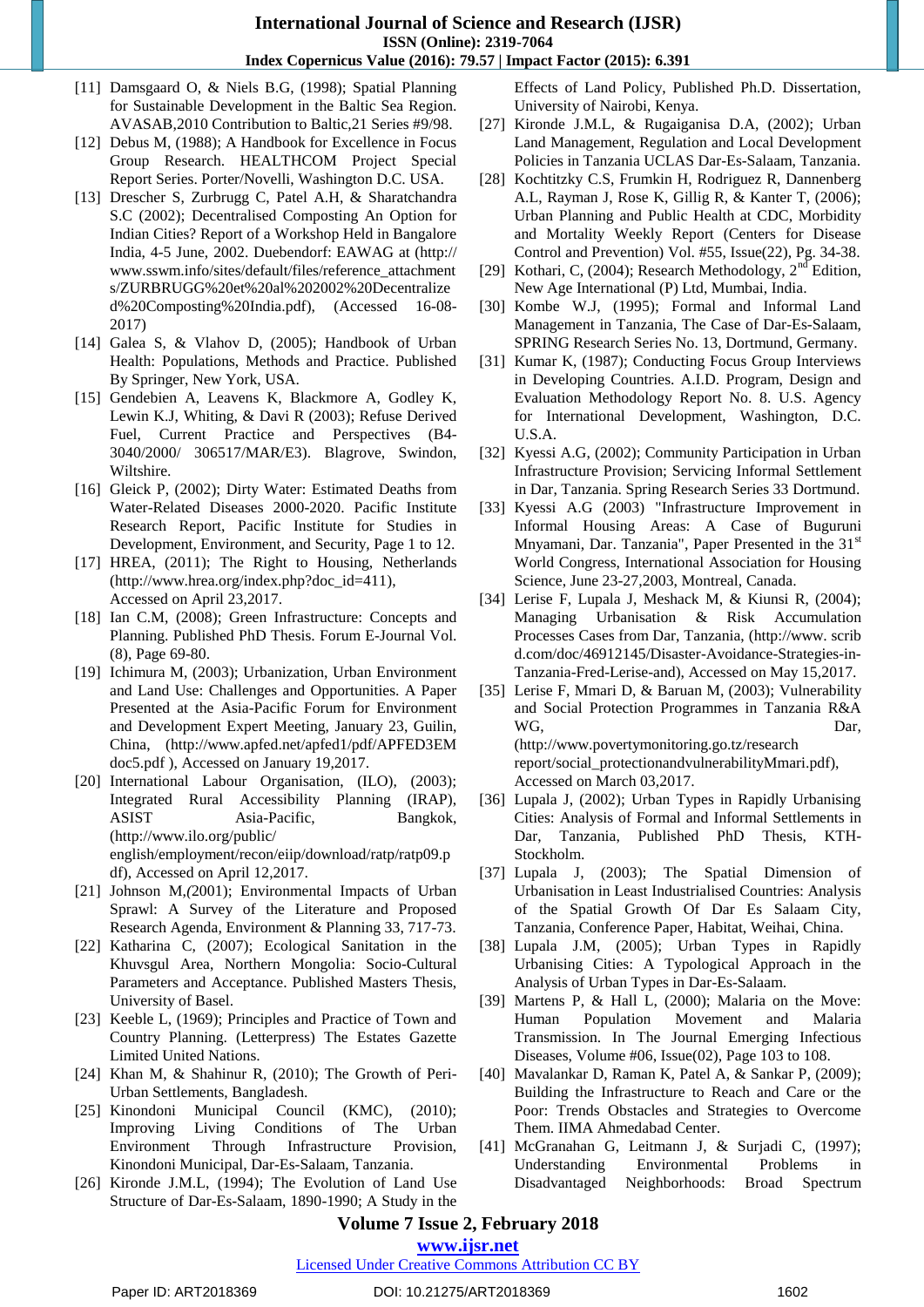Surveys, Participatory Appraisal and Contingent Valuation. ISBN:91-88714-50-0

- [42] [Michael P, &](http://dictionary.sensagent.com/Michael_Todaro/en-en/) Stephen C.S, (2009); Economic Development. Addison–Wesley, 10<sup>th</sup> Edition.
- [43] Michelle R, (2011); Haiti Cholera "Far Worse Than Expected", Experts Fear. BBC News, London, United Kingdom, [\(http://www.bbc.co.uk/news/health-1274492](http://www.bbc.co.uk/news/health-12744929) [9\), A](http://www.bbc.co.uk/news/health-12744929)ccessed on April 01,2017.
- [44] [MSPP Rapport de cas, \(2011\); Cholera, Journalier et](http://mspp.gouv.ht/site/index.php?option=com_content&view=article&id=57&Itemid=1)  [Cumulatif: Donnees Preliminaires. Ministere](http://mspp.gouv.ht/site/index.php?option=com_content&view=article&id=57&Itemid=1) [de la](http://mspp.gouv.ht/site/index.php?option=com_content&view=article&id=57&Itemid=1)  [Sante Publique et de la Population.](http://mspp.gouv.ht/site/index.php?option=com_content&view=article&id=57&Itemid=1)
- [45] Mugenda, O. M, & Mugenda, A (1999); Research Methods: Quantitative and Qualitative Approaches, Nairobi, Kenya. Published By Acts Press.
- [46] Mulengeki E, (2002); Potentials and Limitations of Community-Based Initiatives in Community Infrastructure Provision KTH, Stockholm, Sweden.
- [47] Nairobi Water, (2009); Strategic Guidelines for Improving Water and Sanitation Services in Nairobi's Informal Settlements. Nairobi, Kenya.
- [48] Nguendo Y, (2008); Pathogenic Micro-organisms Associated with Childhood Diarrhoea in Low-and Middle Income Countries: Case Study of Yaoundé-Cameroon, In the Journal of Environ Res Public Health, Volume #05, Issue (02), Page 13 to 29.
- [49] Nguendo Y, (2010); Suffering for Water, Suffering from Water: Access to Drinking-water and Associated Health Risks in Cameroon, In The Journal of Health Population Nutrition, Vol. #28, Issue(05), Pg. 424-435.
- [50] Nguluma H, (2000); Improvement of Infrastructure in Housing Area in Informal Settlements by Using Community Initiatives in Dar Tanzania, In The Journal of Open House, Vol. #25, Issue (02), Page 50 to 56.
- [51] Nguluma H, (2003); Housing Themselves: Transformation, Modernisation and Spatial Qualities in Informal Settlements in Dar-Es-Salaam, Tanzania, Published PhD Thesis, ISBN 91-7323-042-1.
- [52] Nguluma H, Kachenje Y, & Kihila J, (2010); Assessing Urban Fire Risk in the Central Business District of Dar-Es-Salaam, Tanzania, In the Journal of Disaster Risk Studies, Volume #03, Issue(01), Page 321 to 334.
- [53] Nzioki N, (2002); Sustainable Human Settlements. A Report on Civil Society Review of the Implementation of Agenda 21 in Kenya. Kenya NGO Earth Summit Forum. [\(http://www.worldsummit2002.org/texts/](http://www.worldsummit2002.org/texts/KENYAsettlements.pdf) [KENYAsettlements.pdf\), A](http://www.worldsummit2002.org/texts/KENYAsettlements.pdf)ccessed on March 21,2011.
- [54] Olofsson J, & Sandow E, (2003); Towards a More Sustainable City Planning; A Case Study of Dar-Es-Salaam, Tanzania. Department of Social and Economic Geography, Umeå University, Sweden.
- [55] Parkinson J, (2011); Drainage and Storm Water Management Strategies for Low-Income Urban Communities. Environment and Urbanization Published bySAGE,15:115, DOI:10.1177/0956247803015 00203.
- [56] Patton M.Q, (1987); How to Use Qualitative Methods in Evaluation, CA: Published by SAGE, Newbury Park.
- [57] Perlman J, Hopkins E, & Jonsson A, (1998); Urban Solutions at the Poverty/Environment Intersection. The Mega-Cities Project, Publication MCP-018. Hartford. [\(http://www.megacitiesproject.org/pdf/publications\\_pdf](http://www.megacitiesproject.org/pdf/publications_pdf_mcp018solutions.pdf) [\\_mcp018solutions.pdf\), A](http://www.megacitiesproject.org/pdf/publications_pdf_mcp018solutions.pdf)ccessed on March 25,2017.
- [58] Quarantelli E.L, (2003); Urban Vulnerability to Disasters in Developing Countries: Managing Risks. In Alcira Kreimer, Margaret Arnold, and Anne Carlin (Eds.), Building Safer Cities: The future of Disaster Risk. The World Bank, Washington D.C, U.S.A.
- [59] Ramadhani S.H, (2007); Effect of Tenure Regularization Programme on Building Investment in Manzese Ward in Dar-Es-Salaam, Tanzania. ITC, Enschede, Netherlands.
- [60] Rigg J, Bebbington A, Gough K, Bryceson D, Agergaard J, Fold N, & Tacoli C, (2009); The World Development Report 2009, Reshapes Economic Geography: Geographical Reflections. Transactions of the Institute of British Geographers NS34: Pg. 128-136.
- [61] Kiunsi R, Kassenga G, Lupala J, Malele B, Uhinga G, & Rugai D, (2009); Mainstreaming Disaster Risk Reduction In Urban Planning Practice in Tanzania, [Bureau for Crisis Prevention](http://www.preventionweb.net/english/professional/contacts/v.php?id=2724) [and Recovery -](http://www.preventionweb.net/english/professional/contacts/v.php?id=2724) UNDP [\(BCPR-UNDP\); ProVention Consortium. A](http://www.preventionweb.net/english/professional/contacts/v.php?id=2724)rdhi University (ARU), [\(http://www.preventionweb.net/files/](http://www.preventionweb.net/files/13524_TANZANIAFINALREPORT27OCT09Mainstrea.pdf)  [13524TANZANIAFINALREPORT27OCT09Mai](http://www.preventionweb.net/files/13524_TANZANIAFINALREPORT27OCT09Mainstrea.pdf) [nstrea.pdf\), A](http://www.preventionweb.net/files/13524_TANZANIAFINALREPORT27OCT09Mainstrea.pdf)ccessed on April 28,2017.
- [62] Rosan C. et al. (eds.), (2000); Urbanization, Population, Environment & Security.Woodrow Wilson International Center for Scholars, Washington DC. USA.
- [63] Sheuya S, (2004); Housing Transformations and Urban Livelihoods in Informal Settlements; The Case of Dar-Es-Salaam, Tanzania. SPRING Research Series No. 45, Dortmund, Germany.
- [64] Sliuzas R.V, (1988); Problems in the Monitoring the Growth of a Squatter Settlement: The Housing Process in Manzese, Dar-Es-Salaam, Tanzania, Unpublished Masters Thesis, ITC, Enschede, Netherlands.
- [65] Smith R.R, (2002); Sanitation: Controlling Problems at Source. WHO Document; WHO/WSH/WWD/TA.89.
- [66] Stage J, Mc Granahan G, (2010); Is Urbanization Contributing to Higher Food Prices?, In the Journal Environment and Urbanization, Vol. #22,(1),199-215.
- [67] Suarez S, & Emmanuel M, (2009); Monocultures and Human Rights. FIAN Int., Heidelberg, Germany.
- [68] Tucs E, & Dempster B, (2007); Linking Health and the Built Environment: An Annotated Bibliography of Canadian and Other Related Research. Ontario Healthy Communities Coalition, Toronto, Ontario, Canada.
- [69] Tukur A.I, (2010); Temporal Variation of Malaria Occurrence In Kano Municipal Local Government Area, In the Journal of Pure and Applied Sciences, Volume #03, Issue(01), Page 132 to 137, Kano, University of Science and Technology Bayero, Nigeria.
- [70] United Nation (UN), (2010b); Economic and Social [Council. Astana. E/ESCAP/MCED\(6\)/5](http://www.cdc.gov/healthywater/global/) [\(http://www.](http://www.unescap.org/mced6/documents/Documents/MCED6_5E.pdf) [unescap.org/mced6/documents/Documents/MCED65E.](http://www.unescap.org/mced6/documents/Documents/MCED6_5E.pdf) [pdf\), A](http://www.unescap.org/mced6/documents/Documents/MCED6_5E.pdf)ccessed on April 16,2017.
- [71] United Nation (UN), (2011); Report on World Water Day, New York, U.S.A.
- [72] UNEP, (2005); Health and Environment: Tools for Effective Decision Making. UNEP/GRID Arendal, Geneva, Switzerland.
- [73] UNEP, (2009); Towards People Oriented Indicators for Accessibility, Road Safety and Environment, Interface for Cycling Expertise [\(http://www.unep.org/transport/](http://www.unep.org/transport/sharetheroad/PDF/ICE_Report.pdf)

#### **Volume 7 Issue 2, February 2018**

# **[www.ijsr.net](../../IJSR%20Website/www.ijsr.net)**